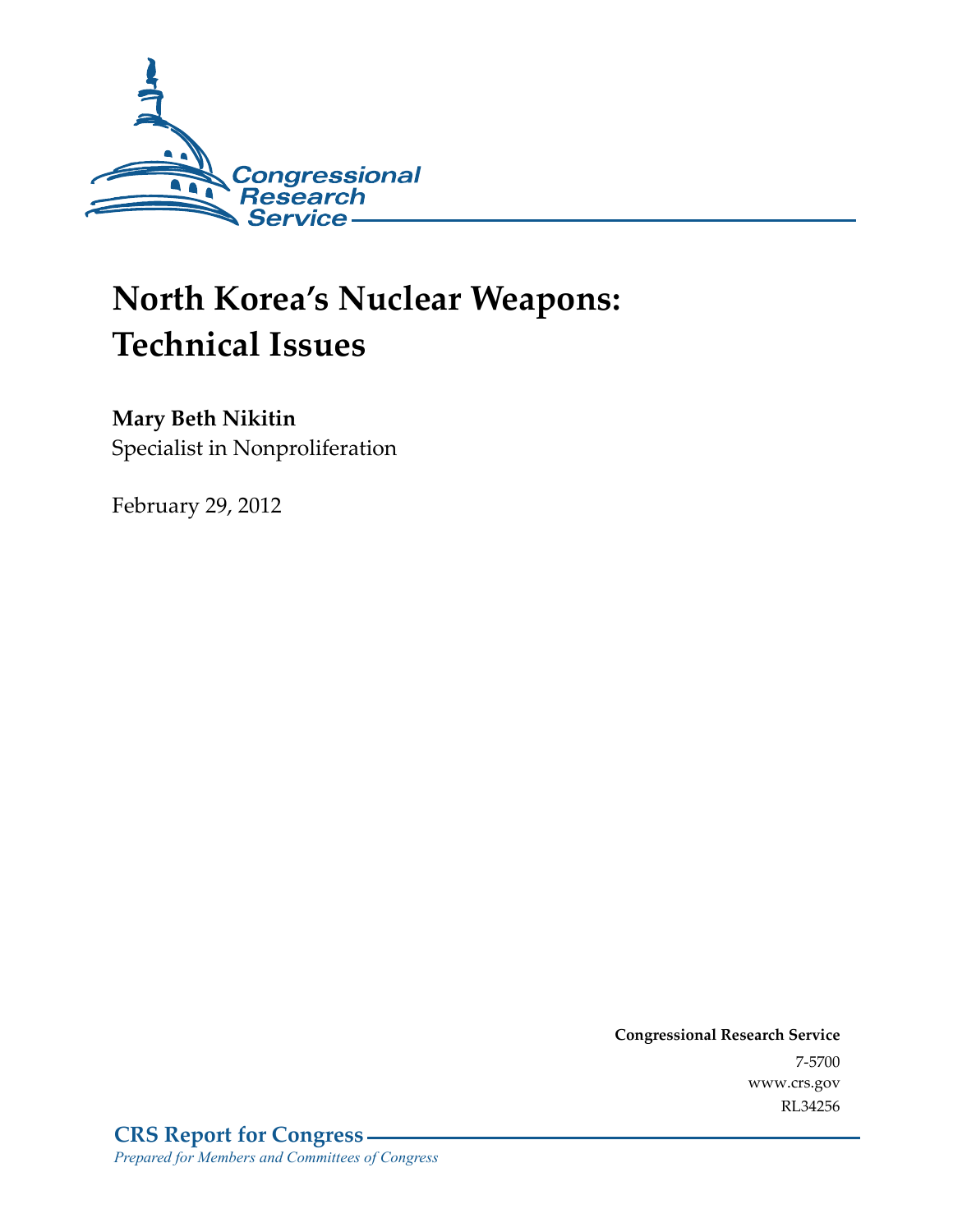## **Summary**

This report summarizes what is known from open sources about the North Korean nuclear weapons program—including weapons-usable fissile material and warhead estimates—and assesses current developments in achieving denuclearization. Little detailed open-source information is available about the DPRK's nuclear weapons production capabilities, warhead sophistication, the scope and success of its uranium enrichment program, or extent of its proliferation activities. In total, it is estimated that North Korea has between 30 and 50 kilograms of separated plutonium, enough for at least half a dozen nuclear weapons. While North Korea's weapons program has been plutonium-based from the start, in the past decade, intelligence emerged pointing to a second route to a bomb using highly enriched uranium. North Korea openly acknowledged a uranium enrichment program in 2009, but has said its purpose is the production of fuel for nuclear power. In November 2010, North Korea showed visiting American experts early construction of a 100 MWT light-water reactor and a newly built gas centrifuge uranium enrichment plant, both at the Yongbyon site. The North Koreans claimed the enrichment plant was operational, but this has not been independently confirmed. U.S. officials have said that it is likely other, clandestine enrichment facilities exist. A February 2012 announcement commits North Korea to moratoria on nuclear and long-range missile testing as well as uranium enrichment suspension at Yongbyon under IAEA monitoring.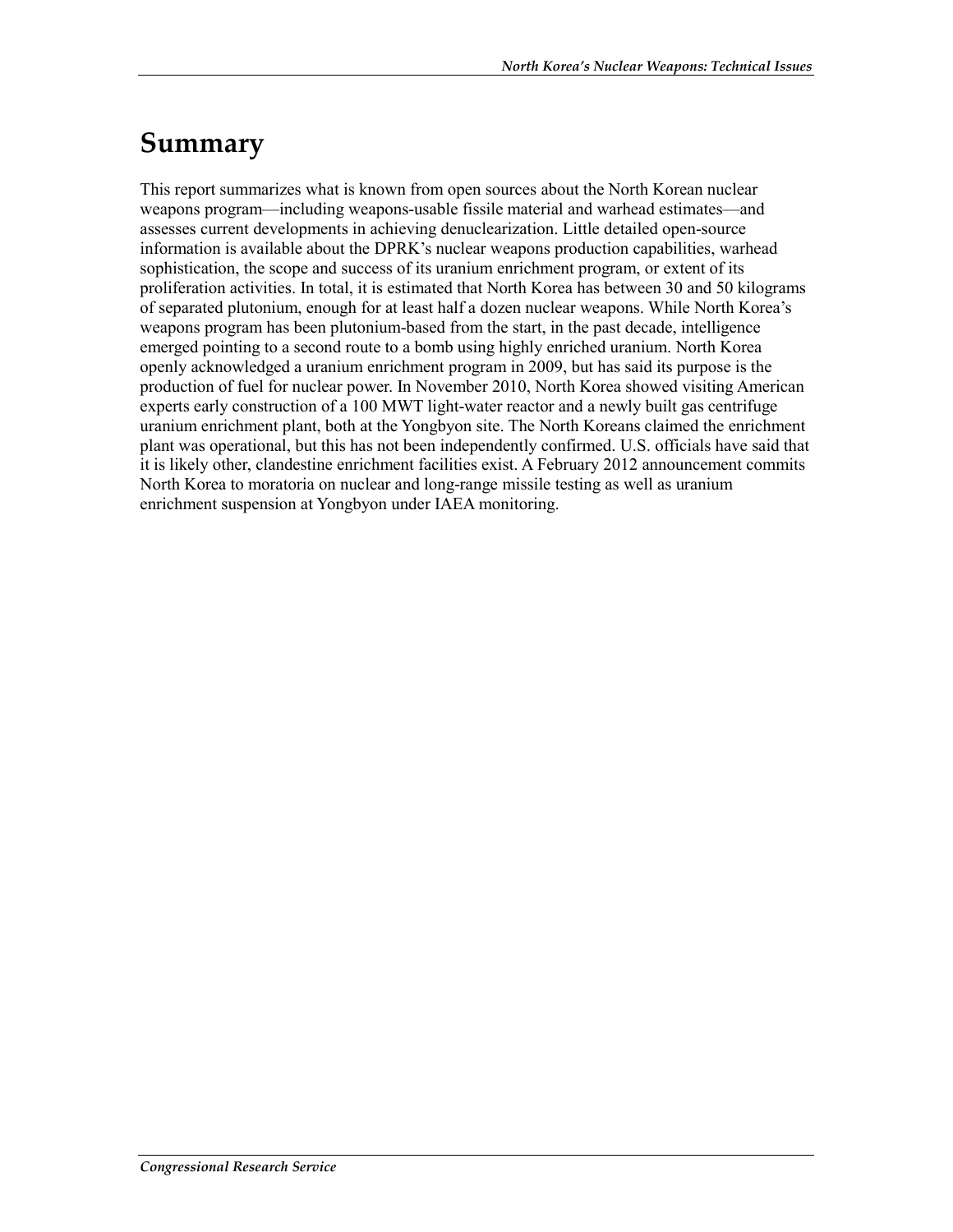## **Contents**

### **Tables**

#### Contacts

|--|--|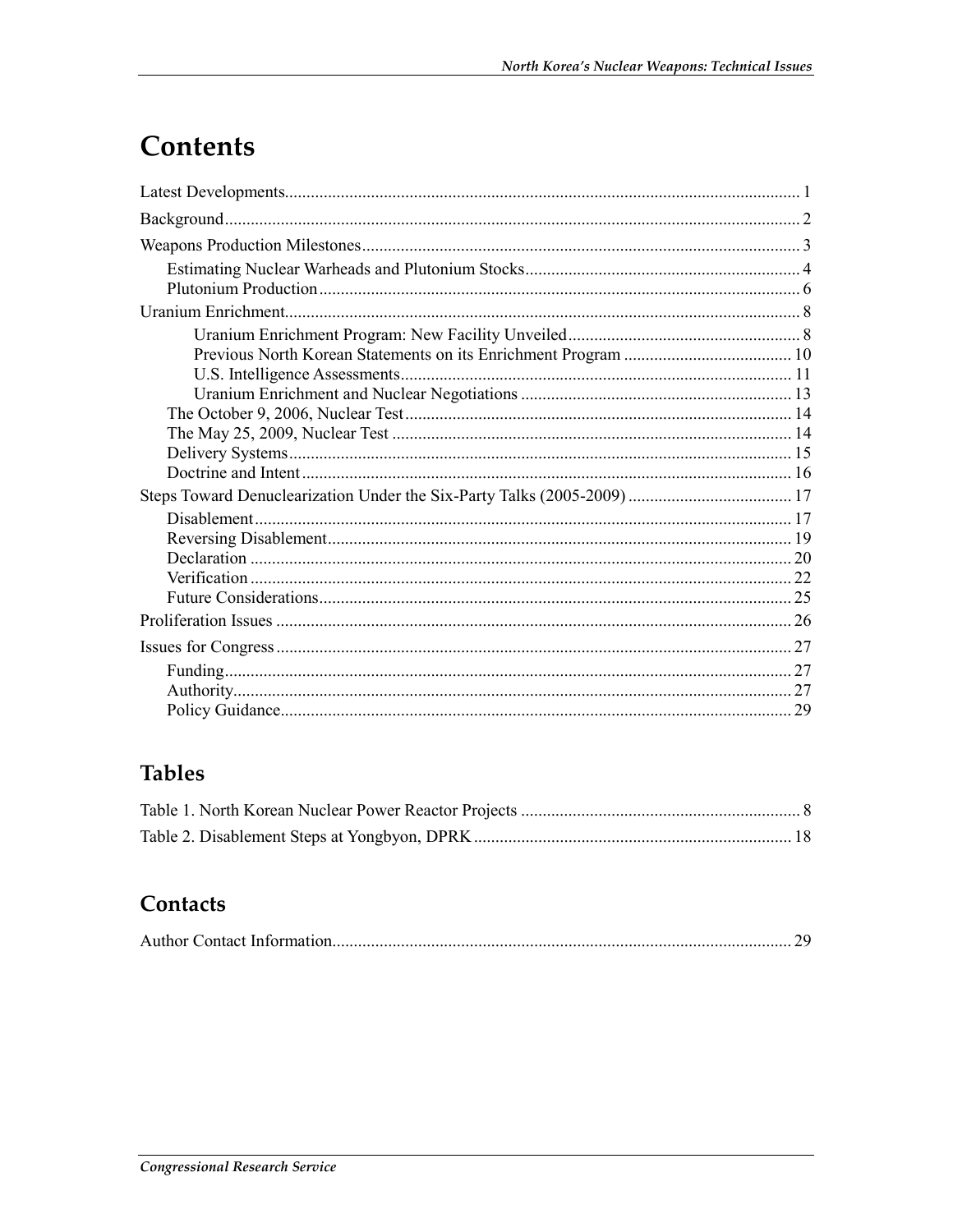## **Latest Developments**

Following bilateral talks in Beijing in mid-February 2012, the United States and North Korea on February 29, 2012, separately announced agreement on a number of steps that could pave the way for a return to denuclearization under the Six-Party Talks process.<sup>1</sup> Efforts toward dismantling North Korea's nuclear weapons program under the Six-Party Talks had been stalled since the spring of 2009.<sup>2</sup> North Korea conducted a second nuclear test in May 2009, which resulted in tougher UN Security Council sanctions.

In the February 29, 2012, announcements, North Korea has committed to

- a long-range missile testing moratorium,
- a nuclear testing moratorium,
- a moratorium on enrichment activities at Yongbyon, and
- a return of IAEA inspectors to the Yongbyon nuclear facilities.

The United States announced that the two countries would hold further talks to finalize details on a "targeted U.S. program consisting of an initial 240,000 metric tons of nutritional assistance with the prospect of additional assistance based on continued need."3 The U.S. statement also emphasized several wider security issues, such as its continued commitment to the 1953 armistice agreement and desire to increase people-to-people contacts with the DPRK.

The DPRK statement included a reference to a "discussion of issues concerning the lifting of sanctions on the DPRK and provision of light water reactors" as priorities once the Six-Party Talks have resumed. The United States did not include those issues in its statement, and they are likely areas of continued disagreement between the parties. In the past, U.S. officials have not supported the lifting of sanctions until after full denuclearization and a determination by the UN Security Council, and have supported only "discussion" of light-water reactors in the 2005 Six-Party statement.

The February 29 announcement is the culmination of several rounds of bilateral talks since summer 2011. After the death of Kim Jong Il in December 2011, U.S. officials were uncertain whether the new leader of North Korea, Kim Jong-Un, would agree to terms that were being discussed. Several questions remain, including whether the North Koreans will negotiate an agreement with the IAEA for a return of inspectors and how their work in the country will be paid for, and whether the North Koreans will agree to the U.S. requirements for monitoring of food aid and how that will be funded.

Another question surrounds what impact the missile and nuclear moratoria will have on North Korea's weapons programs. Some prominent analysts of North Korea's nuclear and missile programs point out that halting progress on North Korea's ability to develop a warhead on a long-

<sup>&</sup>lt;sup>1</sup> "U.S.-DPRK Bilateral Discussions," State Department Press Statement, February 29, 2012. http://www.state.gov/r/pa/ prs/ps/2012/02/184869.htm.

<sup>2</sup> See CRS Report R41259, *North Korea: U.S. Relations, Nuclear Diplomacy, and Internal Situation*, by Emma Chanlett-Avery.

<sup>3</sup> For details see CRS Report R40095, *Foreign Assistance to North Korea*, by Mark E. Manyin and Mary Beth Nikitin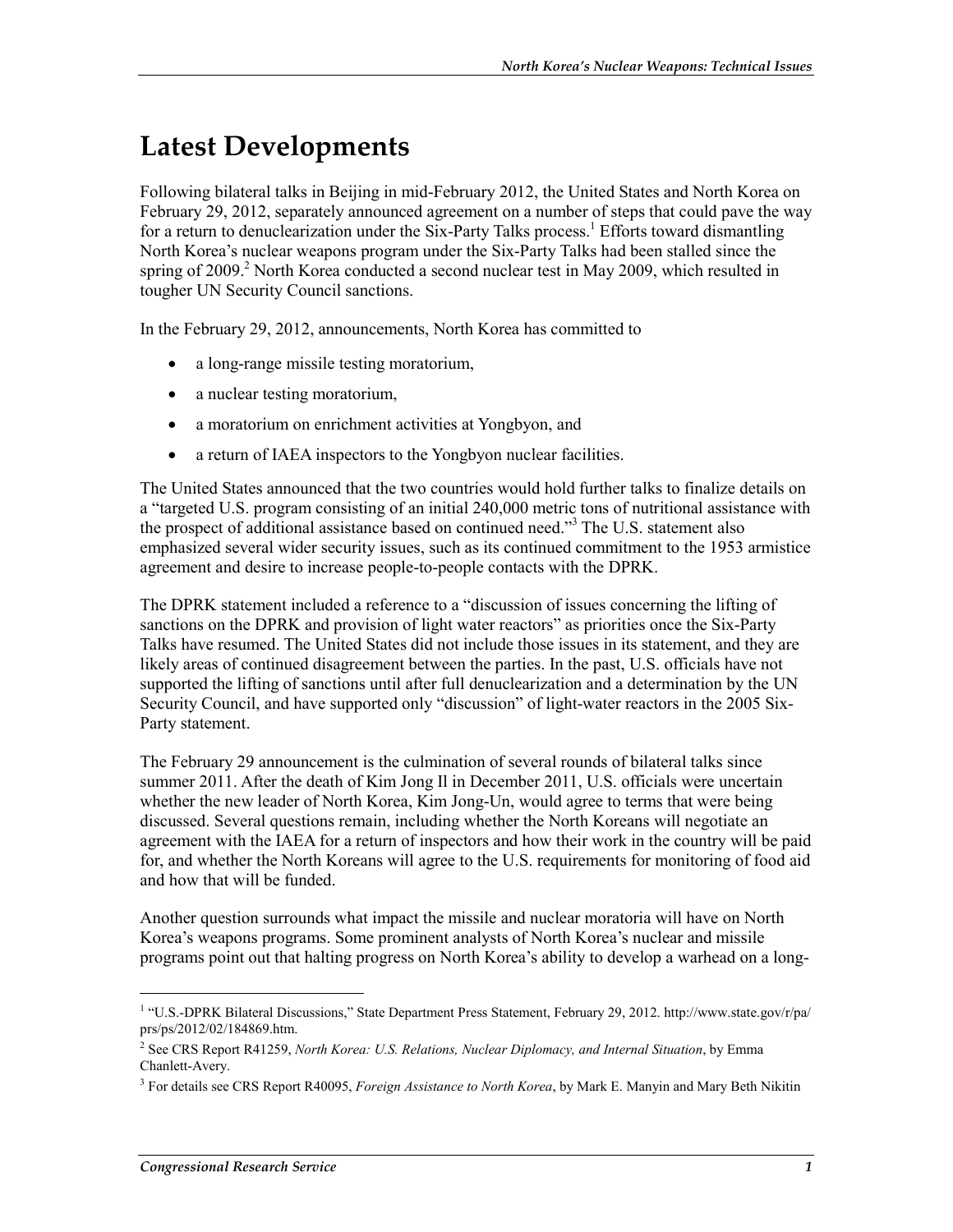range missile should be the United States' top priority.<sup>4</sup> Most conclude that further missile and nuclear testing would be necessary for North Korea to accomplish this. Others point out that weaponization activities and a clandestine uranium enrichment facility or facilities could continue to produce weapons-usable material even if a moratorium of activities at Yongbyon is in place.

## **Background**

In the early 1980s, U.S. satellites tracked a growing indigenous nuclear program in North Korea. The North Korean nuclear program began in the late 1950s with cooperation agreements with the Soviet Union on a nuclear research program near Yongbyon. Its first research reactor began operation in 1967. North Korea used indigenous expertise and foreign procurements to build a small nuclear reactor at Yongbyon (5MWe). It was capable of producing about 6 kilograms (Kg) of plutonium per year and began operating in 1986.<sup>5</sup> Later that year, U.S. satellites detected high explosives testing and a new plant to separate plutonium from the reactor's spent fuel. In addition, construction of two larger reactors (50MWe at Yongbyon and 200MWe at Taechon) added evidence of a serious clandestine effort. Although North Korea had joined the Nuclear Nonproliferation Treaty (NPT) in 1985 under Soviet pressure, safeguards inspections began only in 1992, raising questions about how much plutonium North Korea had produced covertly. In 1994, North Korea pledged, under the Agreed Framework with the United States, to freeze its plutonium programs and eventually dismantle them in return for several kinds of assistance.<sup>6</sup> At that time, western intelligence agencies estimated that North Korea had separated enough plutonium for one or two bombs. North Korea complied with the Agreed Framework, allowing International Atomic Energy Agency (IAEA) seals—including the "canning" of spent fuel rods at the Yongbyon reactor—and permanent remote monitoring and inspectors at its nuclear facilities.

When in 2002, U.S. negotiators reportedly presented North Korean officials with evidence of a clandestine uranium enrichment program, the North Korean officials reportedly at first confirmed this, then denied it publicly. The conflict quickly led to the breakdown of the Agreed Framework. The Bush Administration argued that North Korea was in "material breach" of its obligations and, after agreement with South Korea, Japan, and the EU (the other members of the Korean Economic Development Organization, or KEDO), stopped the next shipment of heavy fuel oil.<sup>7</sup> In response, North Korea kicked out international monitors, broke the seals at the Yongbyon nuclear complex, and restarted its reactor and reprocessing plant after an eight-year freeze.

Members of the Six-Party Talks—the United States, South Korea, Japan, China, Russia, and North Korea—began meeting in August 2003 to try and resolve the crisis. In September 2005, the Six Parties issued a Joint Statement on how to achieve verifiable denuclearization of the Korean

<sup>4</sup> Siegfried S. Hecker, Robert Carlin, "North Korea in 2011: Countdown to Kim il-Sung's Centenary," *Bulletin of the Atomic Scientists*, Vol. 68 (50), 2012.

 $<sup>5</sup>$  SMWe is a power rating for the reactor, indicating that it produces 5 million watts of electricity per day (very small).</sup> Reactors are also described in terms of million watts of heat (MW thermal).

<sup>6</sup> See CRS Report RL33590, *North Korea's Nuclear Weapons Development and Diplomacy*, by Larry A. Niksch and CRS Report R40095, *Foreign Assistance to North Korea*, by Mark E. Manyin and Mary Beth Nikitin.

<sup>&</sup>lt;sup>7</sup> "Adherence To and Compliance With Arms Control, Nonproliferation and Disarmament Agreements and Commitments," U.S. Department of State, August 2005.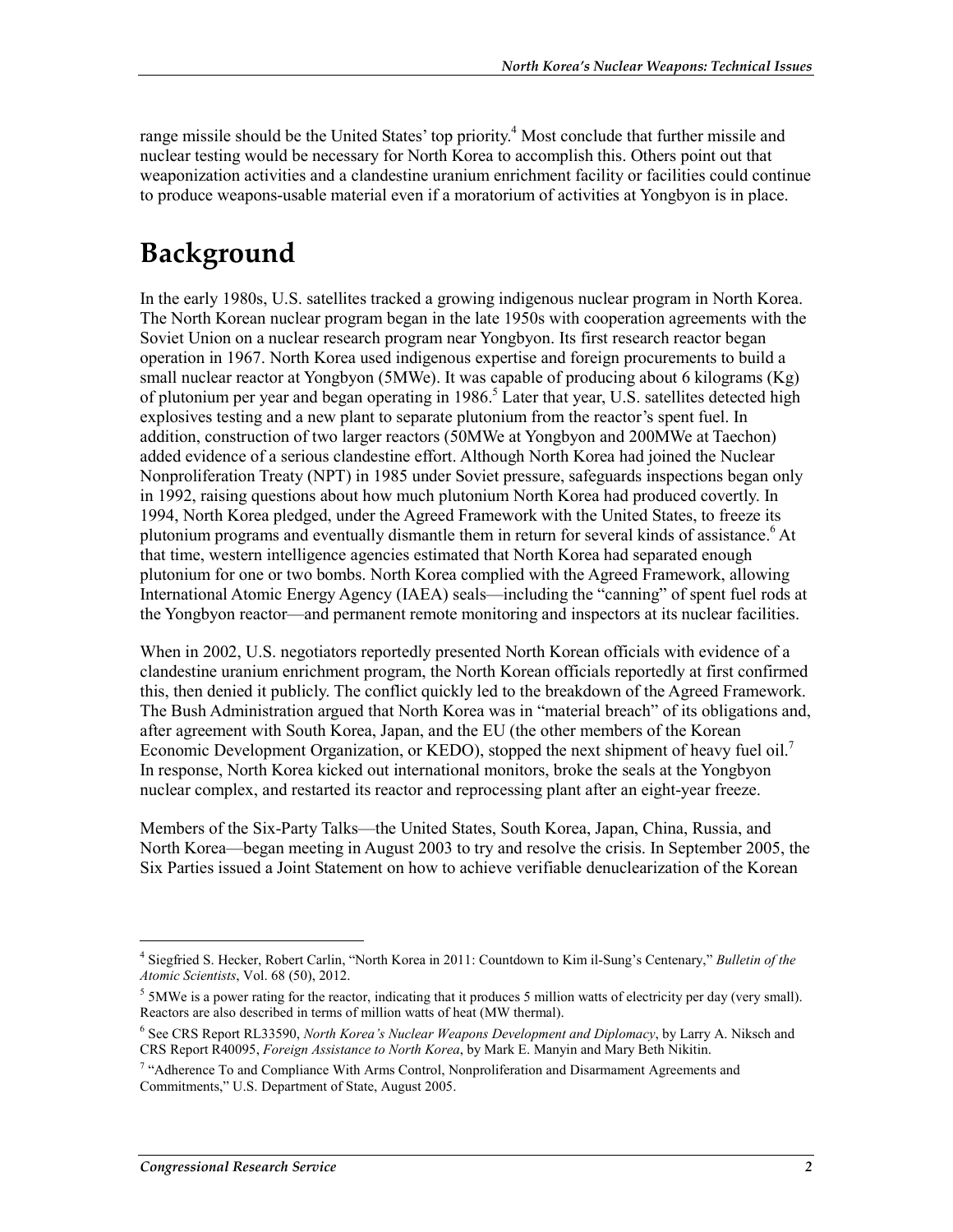Peninsula, which formed the basis for future agreements.<sup>8</sup> Negotiations broke down, and North Korea tested a nuclear device in October 2006.

On February 13, 2007, North Korea reached an agreement with other members of the Six-Party Talks to begin the initial phase (60 days) of implementing the Joint Statement from September 2005 on denuclearization. Phase 1 of this agreement included the shut-down of plutonium production at the Yongbyon nuclear complex in exchange for an initial heavy fuel oil shipment to North Korea. Phase 2 steps include the disablement of facilities at Yongbyon and a "complete and correct" declaration of DPRK nuclear activities, in exchange for deliver of heavy fuel oil and equivalent, and removal of the Trading with the Enemy Act (TWEA) and State Sponsors of Terrorism (SST) designations. The United States provided funding and technical assistance for disablement activities in North Korea until April 2009. Energy assistance was divided evenly between the Six Parties in Phase 2 of the agreement. North Korea submitted a declaration of its past plutonium production activities in June 2008 as agreed in an October 3, 2007, joint statement on "Second-Phase Actions."9 Thereafter, President Bush removed North Korea from the TWEA list and notified Congress of his intent to lift the SST designation after North Korea agreed to verification provisions. North Korea did not accept initial U.S. verification proposals, and in September 2008, threatened to restart reprocessing plutonium. U.S. officials announced a bilateral agreement on verification in October 2008, and the Bush administration removed North Korea from the SST List. The agreement was verbal, and North Korea then said that it had not agreed to sampling at nuclear sites, a key element in verifying past plutonium production. The Six Parties met in December 2008, but did not reach agreement on verification measures. Disablement activities at Yongbyon continued through April 2009, when North Korea expelled international monitors. North Korea then announced it would restart its reprocessing plant and boasted progress in uranium enrichment technology development and soon after tested as nuclear device (see detailed discussions below).

The February 2007 Denuclearization Action Plan did not address uranium enrichment-related activities or the dismantlement of warheads and instead focused on shutting down and disabling the key plutonium production facilities at Yongbyon. A third phase, to have begun after disablement was complete and a declaration accepted by the Six Parties, was expected to deal with all aspects of North Korea's nuclear program, including weapons, using North Korea's declaration as a basis for future action. Understanding the scope of the program and the weapons capability would require transparency and careful verification for the pledged "complete, verifiable, irreversible" disarmament to be achieved.

### **Weapons Production Milestones**

Acquiring fissile material—plutonium-239 or highly enriched uranium (HEU)—is the key hurdle in nuclear weapons development.<sup>10</sup> Producing these two materials is technically challenging; in comparison, many experts believe weaponization to be relatively easy.<sup>11</sup> North Korea has

 $\overline{a}$ 

<sup>&</sup>lt;sup>8</sup> "Joint Statement of the Fourth Round of the Six-Party Talks, Beijing," September 19, 2005, at http://www.state.gov/r/ pa/prs/ps/2005/53490.htm.

<sup>&</sup>lt;sup>9</sup> Second-Phase Actions for the Implementation of the September 2005 Joint Statement, October 3, 2007 http://www.state.gov/r/pa/prs/ps/2007/oct/93223.htm.

<sup>&</sup>lt;sup>10</sup> Highly enriched uranium (HEU) has 20% or more U-235 isotope; 90% U-235 is weapons-grade.

 $11$  The physical principles of weaponization are well-known, but producing a weapon with high reliability, (continued...)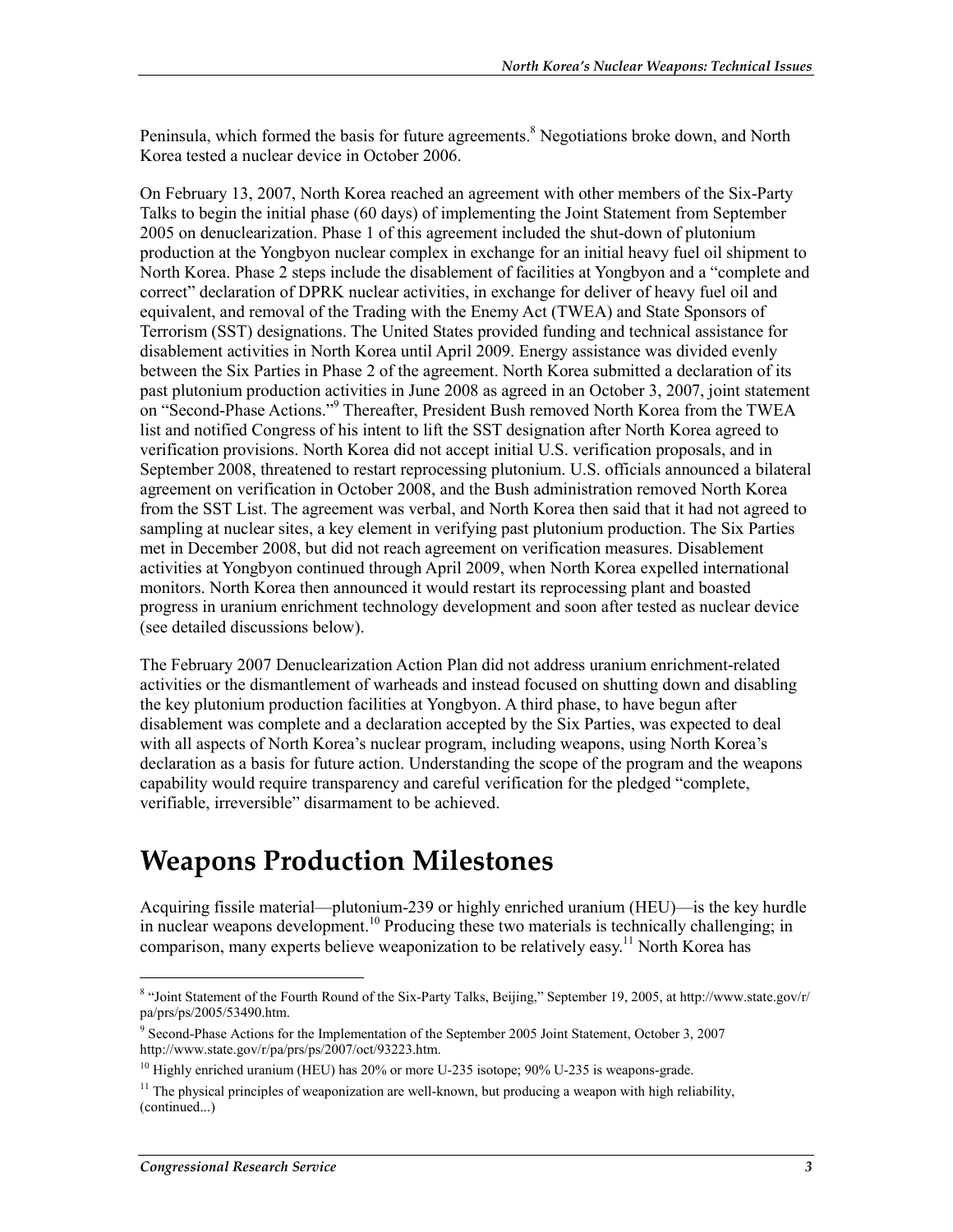industrial-scale uranium mining and plants for milling, refining, and converting uranium; it also has a fuel fabrication plant, a nuclear reactor, and a reprocessing plant—in short, everything needed to produce Pu-239. In its nuclear reactor, North Korea uses magnox fuel—natural uranium (>99%U-238) metal, wrapped in magnesium-alloy cladding. About 8,000 fuel rods constitute a fuel core for the reactor.

When irradiated in a reactor, natural uranium fuel absorbs a neutron and then decays into plutonium (Pu-239). Fuel that remains in the reactor for a long time becomes contaminated by the isotope Pu-240, which can "poison" the functioning of a nuclear weapon.<sup>12</sup> Spent or irradiated fuel, which poses radiological hazards, must cool after removal from the reactor. The cooling phase, estimated by some at five months, is proportional to the fuel burn-up. Reprocessing to separate plutonium from waste products and uranium is the next step. North Korea uses a PUREX separation process, like the United States. After shearing off the fuel cladding, the fuel is dissolved in nitric acid. Components (plutonium, uranium, waste) of the fuel are separated into different streams using organic solvents. In small quantities, separation can be done in hot cells, but larger quantities require significant shielding to prevent deadly exposure to radiation.<sup>13</sup>

North Korea appears to have mastered the engineering requirements of plutonium production. It has operated its nuclear reactor, is believed to have separated Pu from the spent fuel, and has reportedly taken steps toward weaponization. In January 2004, North Korean officials showed an unofficial U.S. delegation alloyed "scrap" from a plutonium (Pu) casting operation.<sup>14</sup> Dr. Siegfried Hecker, a delegation member, assessed that the stated density of the material was consistent with plutonium alloyed with gallium or aluminum. If so, this could indicate a degree of sophistication in North Korea's handling of Pu metal, necessary for weapons production. But without testing the material, Hecker could not confirm that the metal was plutonium or that it was alloyed, or when it was produced.

#### **Estimating Nuclear Warheads and Plutonium Stocks**

Secretary of State Colin Powell in December 2002 stated, "We now believe [the North Koreans] have a couple of nuclear weapons and have had them for years."<sup>15</sup> In February 2005, North Korea officially announced that it had "manufactured nukes for self-defense."16 Vice Foreign Minister

 $\overline{a}$ 

<sup>(...</sup>continued)

effectiveness, and efficiency without testing presents significant challenges.

<sup>&</sup>lt;sup>12</sup> Plutonium that stays in a reactor for a long time (reactor-grade, with high "burn-up") contains about 20% Pu-240; weapons-grade plutonium contains less than 7% Pu-240.

 $<sup>13</sup>$  Hot cells are heavily shielded rooms with remote handling equipment for working with irradiated materials. For</sup> background, see Jared S. Dreicer, "How Much Plutonium Could Have Been Produced in the DPRK IRT Reactor?"*Science and Global Security*, 2000, vol. 8, pp. 273-286, at http://www.princeton.edu/sgs/publications/sgs/pdf/ 8\_3Dreicer.pdf.

 $<sup>14</sup>$  Alloying plutonium with other materials is "common in plutonium metallurgy to retain the delta-phase of plutonium,</sup> which makes it easier to cast and shape" (two steps in weapons production). Hecker, January 21, 2004, testimony before SFRC.

<sup>15</sup> Transcript of December 29, 2002, *Meet the Press*.

<sup>&</sup>lt;sup>16</sup> James Brooke, "North Korea says it has atom arms It will boycott talks on ending program; arsenal called selfdefense against Bush," *The New York Times*, February 11, 2005.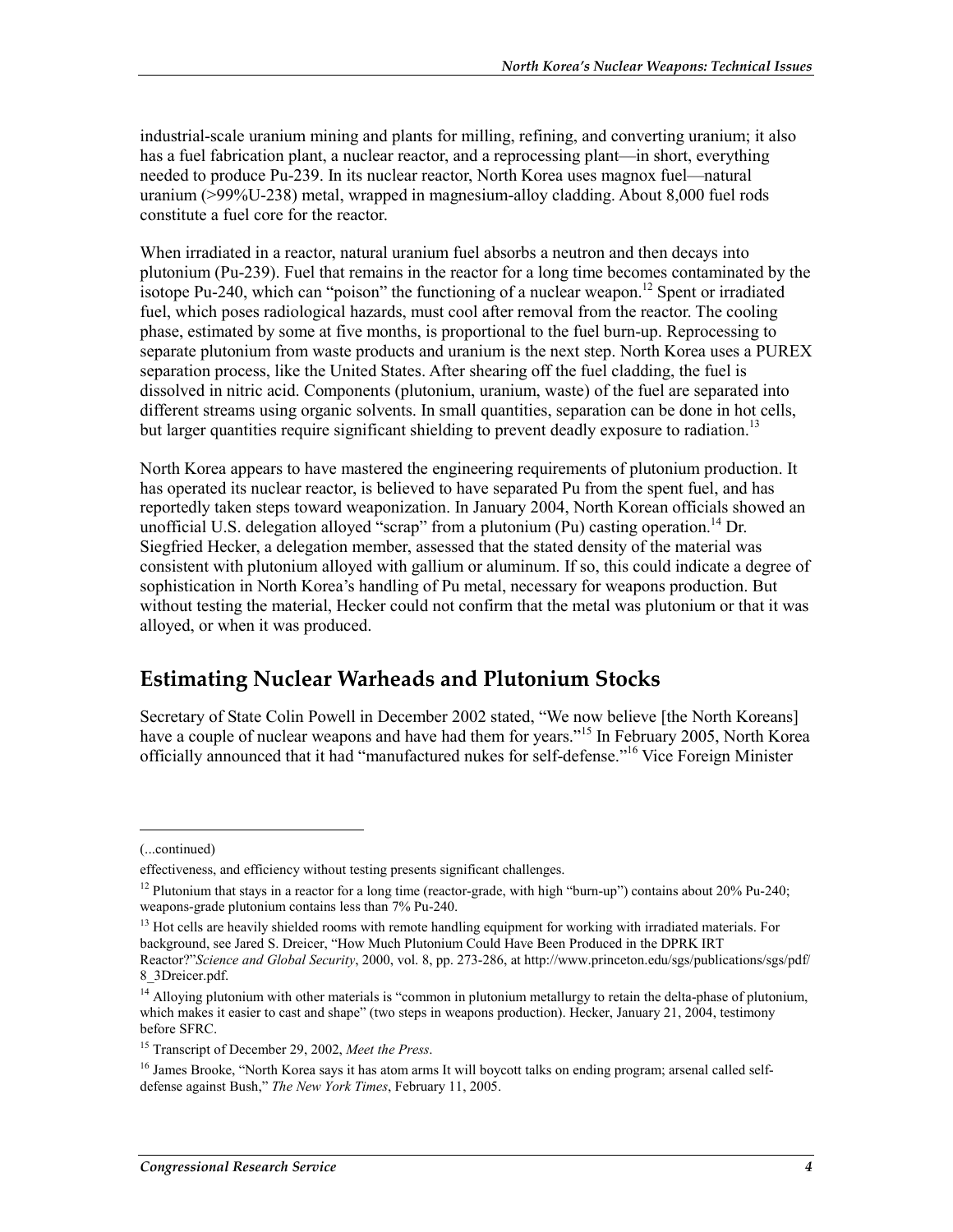Kim Gye Gwan has previously said that North Korea possesses multiple bombs and was building more. $17$ 

A key factor in assessing how many weapons North Korea can produce is whether North Korea needs to use more or less material than the IAEA standards of 8kg of Pu and 25kg for HEU per weapon.<sup>18</sup> The amount of fissile material used in each weapon is determined by the design sophistication. There is no reliable public information on North Korean nuclear weapons design.

In all, estimates of North Korea's separated plutonium range between 30 and 50 kg, with an approximate 5 to 6 kg of this figure having been used for the October 2006 test and an additional amount probably used in the May 2009 test.  $^{19}$  This amounts to enough plutonium for approximately five to eight nuclear weapons, assuming 6 kg per weapon. Taking the nuclear tests into account, North Korean could possess plutonium for four to seven nuclear weapons. A 2007 unclassified intelligence report to Congress says that "prior to the test North Korea could have produced up to 50 kg of plutonium, enough for at least a half dozen nuclear weapons" and points out that additional plutonium is in the fuel of the Yongbyon reactor.<sup>20</sup> North Korea claimed to have reprocessed that fuel in the summer of 2009 (see below).

Questions arise in determining how much plutonium North Korea produced between 2003, when the IAEA monitors were kicked out of the country and the seals were broken at Yongbyon, and 2007, when international monitoring resumed. A South Korean Defense Ministry white paper from December 2006 estimated that North Korea had made 30 kg of weapons-grade plutonium in the previous three years, potentially enough for five nuclear bombs. The white paper also concurred with U.S. estimates that North Korea's total stockpile of weapons-grade plutonium was 50 kg. $^{21}$ 

The accounting issue was further complicated when North Korea reportedly declared a lower number of 37 kg of separated plutonium in its declaration under the Six-Party Talks.<sup>22</sup> No agreement has been reached on verifying the amount of plutonium stocks through inspections (see discussions on declaration, verification below). In January 2009, an American scholar who had visited Pyongyang said the North Koreans told him that 30.8 kg amount had been "weaponized," possibly meaning that the separated plutonium might now be in warheads. The DPRK officials also told him that they would not allow for warheads to be inspected.<sup>23</sup>

<sup>&</sup>lt;sup>17</sup> "We have enough nuclear bombs to defend against a U.S. attack. As for specifically how many we have, that is a secret." "North Korea Admits Building More Nuclear Bombs," *ABC News*, June 8, 2005, at http://abcnews.go.com/ WNT/story?id=831078&page=1.

<sup>&</sup>lt;sup>18</sup> IAEA Safeguards Glossary: http://www-pub.iaea.org/MTCD/publications/PDF/nvs-3-cd/PDF/NVS3\_scr.pdf.

<sup>&</sup>lt;sup>19</sup> Siegfried Hecker estimates 40-50 kg of separated plutonium and 6 kg for the 2006 test; David Albright and Paul Brannan's study says 33-55 kg of separated plutonium and roughly 5 kg for the 2006 test. U.S. Assistant Secretary of State Christopher Hill cites 50 kg in his comments. Hecker, ibid. David Albright and Paul Brannan, "The North Korean Plutonium Stock February 2007," Institute for Science and International Security, February 20, 2007. Christopher Hill, "Interview on PBS NewsHour," October 3, 2007, at http://www.state.gov/p/eap/rls/rm/2007/93274.htm.

 $^{20}$  Unclassified Report to Congress on Nuclear and Missile Programs of North Korea, Office of the Director of National Intelligence, August 8, 2007.

<sup>21 &</sup>quot;North Korea 'serious threat' to South," *BBC News*, http://news.bbc.co.uk/2/hi/asia-pacific/6216385.stm.

<sup>22</sup> Warren Strobel, "North Korean nuclear documents challenge CIA assertions," *McClatchyNewspapers*, May 28, 2008.

<sup>&</sup>lt;sup>23</sup> "N.K. says plutonium 'weaponized' and off-limits," *The Korea Herald*, January 19, 2009.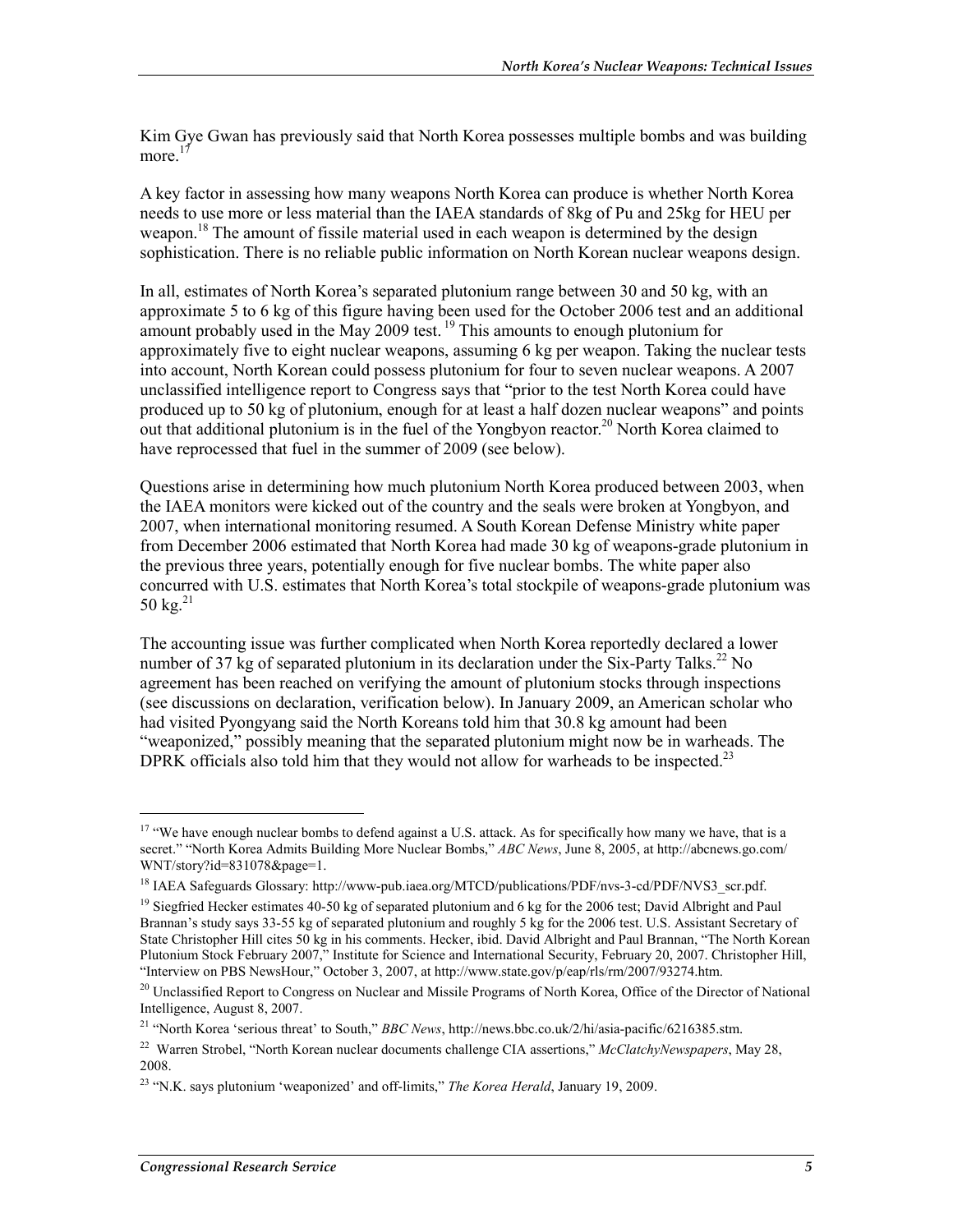### **Plutonium Production**

Estimates of plutonium production depend on a variety of technical factors, including the average power level of the reactor, days of operation, how much of the fuel is reprocessed and how quickly, and how much plutonium is lost in production processes. North Korean officials claimed to have separated plutonium in hot cells as early as 1975 and tested the reprocessing plant in 1990. North Korea's 5MWe nuclear reactor at Yongbyon operated from 1986 to 1994. It is estimated that North Korea produced and separated no more than 10 kg of plutonium prior to 1994<sup>24</sup> Its plutonium production program was then frozen between 1994 and 2003 under the Agreed Framework. When this agreement was abandoned, North Korea restarted plutonium production at Yongbyon.

On February 6, 2003, North Korean officials announced that the 5MWe reactor was operating, and commercial satellite photography confirmed activity in March. In January 2004, North Korean officials told an unofficial U.S. delegation that the reactor was operating smoothly at 100% of its rated power. The U.S. visitors noted that the display in the reactor control room and steam plumes from the cooling towers confirmed operation, but that there was no way of knowing how it had operated over the last year.<sup>25</sup>

The same delegation reported that the reprocessing "facility appeared in good repair," in contrast to a 1992 IAEA assessment of the reprocessing plant as "extremely primitive." According to North Korean officials in January 2004, the reprocessing plant's annual throughput is 110 tons of spent fuel, about twice the fuel load of the 5MWe reactor. Officials claimed to have reprocessed all 8,000 fuel rods from the 5MWe reactor between January and June 2003.<sup>26</sup> Reprocessing the 8,000 fuel rods at that time would have yielded between 25 and 30kg of plutonium, perhaps for four to six weapons, but the exact amount of plutonium that might have been reprocessed is unknown. In 2004, North Korean officials stated that the reprocessing campaign was conducted continuously (in four six-hour shifts).

In April 2005, the 5MWe reactor was shut down, this time to harvest fuel rods for weapons.<sup>27</sup> The reactor resumed operations in June 2005.<sup>28</sup> One estimate is that the reactor held between 10 and 15 kg of Pu in April 2005, and that North Korea could have reprocessed all the fuel rods by mid-2006. From August 2005 to 2006, the reactor could have produced another 6 kg of Pu. In total, North Korea could have reprocessed enough separated plutonium for another three weapons (in addition to the estimated 4-6 bomb-worth from reprocessing the 8,000 fuel rods).<sup>29</sup> The 5MWe reactor was again shut down in July 2007, when the IAEA installed containment and surveillance measures and radiation monitoring devices.<sup>30</sup> Its cooling tower was destroyed in June 2008, and it

 $\overline{a}$ 

 $24$  David Albright and Paul Brannan, "The North Korean Plutonium Stock February 2007."

<sup>&</sup>lt;sup>25</sup> Siegfried Hecker, January 21, 2004, testimony before Senate Foreign Relations Committee.

<sup>26 &</sup>quot;North Korea Says It Has Made Fuel For Atom Bombs," *New York Times*, July 15, 2003.

<sup>27 &</sup>quot;North Koreans Claim to Extract Fuel for Nuclear Weapons," *New York Times*, May 12, 2005.

<sup>&</sup>lt;sup>28</sup> David Albright and Paul Brannan, "The North Korean Plutonium Stock February 2007," Institute for Science and International Security, February 20, 2007.

<sup>&</sup>lt;sup>29</sup> Technical difficulties associated with the fuel fabrication facility may have slowed how often the fuel was unloaded from the reactor, limiting production to at most one bomb per year. Siegfried Hecker, "Report on North Korean Nuclear Program," Center for International Security and Cooperation, Stanford University, November 15, 2006.

<sup>&</sup>lt;sup>30</sup> IAEA Team Confirms Shut Down of DPRK Nuclear Facilities, http://www.iaea.org/NewsCenter/PressReleases/ 2007/prn200712.html.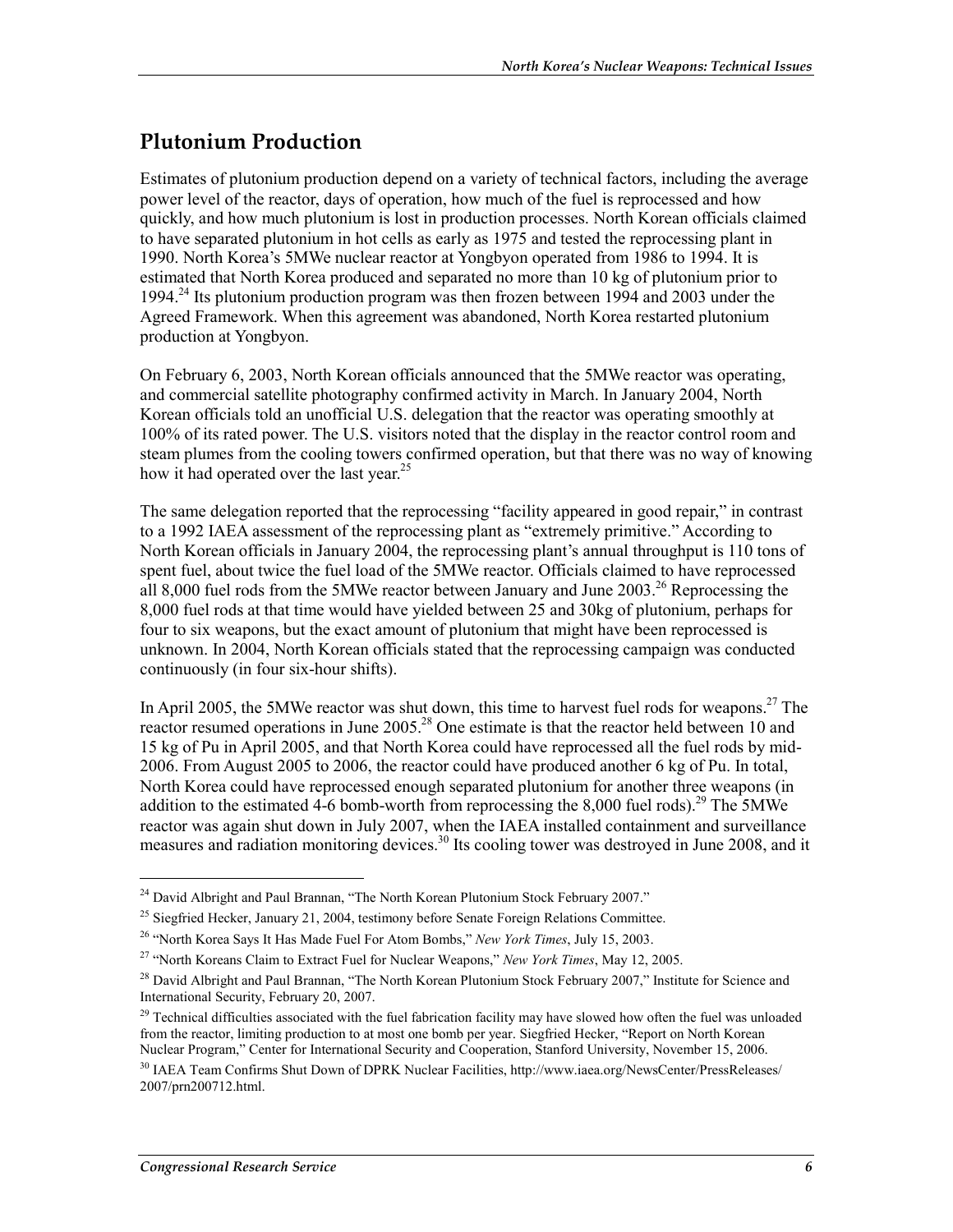has not been restarted. The IAEA was asked to remove its monitoring equipment and leave the site in April 2009. In early November 2009, the North Korean news agency announced that all 8,000 spent fuel rods in its possession had been reprocessed by the end of August. Reprocessing at that time, is estimated to have produced 7-8 kg of separated plutonium or approximately enough for one nuclear warhead.<sup>31</sup> However, even while the reprocessing facility was shut down, North Korea could have built additional warheads with existing separated plutonium because North Korea's plutonium stocks were not under IAEA safeguards.

No construction has occurred at the 50MWe reactor at Yongbyon or at the 200MWe Taechon reactor since 2002.<sup>32</sup> They were years from completion when construction was halted.<sup>33</sup> The 50 MWe reactor site at Yongbyon is currently being dismantled.<sup>34</sup> The CIA estimated that the two reactors could generate about 275kg of plutonium per year if they were operating.<sup>35</sup> Dr. Hecker estimated that if the 50MWe reactor was functioning, it would mean a tenfold increase in North Korea's plutonium production.<sup>36</sup> North Korea agreed to halt work on reactors as part of the Six-Party Talks. From July 2007 to April 2009, when inspectors were asked to leave, the IAEA was monitoring to ensure that no further construction took place at these sites. Significant future growth in North Korea's plutonium-based arsenal would be possible only if the two larger reactors were completed and operating, and would also depend on progress in the reported uranium enrichment program.

In December 2010, Governor Bill Richardson went to North Korea on an unofficial visit. Press reports and the governor's website say that North Korea is willing to negotiate the sale of the 12,000 fresh fuel rods in storage at Yongbyon to a third party, such as South Korea. These fuel rods were manufactured for the 50 MWe that was never built. These fuel rods could be re-clad to be used in the 5 MWe reactor if North Korea chose to restart it.

<sup>31</sup> Siegfried Hecker, "The Risks of North Korea's Nuclear Restart," *Bulletin of the Atomic Scientists*, May 12, 2009, http://www.thebulletin.org/web-edition/features/the-risks-of-north-koreas-nuclear-restart

<sup>&</sup>lt;sup>32</sup> Report by the Director General to the IAEA Board of Governors, "Applications of Safeguards in the Democratic People's Republic of Korea (DPRK)," GOV/2007/45-GC(51)/19, August 17, 2007.

<sup>&</sup>lt;sup>33</sup> Siegfried Hecker, "Report on North Korean Nuclear Program," Center for International Security and Cooperation, Stanford University, November 15, 2006.

<sup>&</sup>lt;sup>34</sup> Hecker January 21, 2004, testimony before SRFC.

<sup>&</sup>lt;sup>35</sup> CIA unclassified point paper distributed to congressional staff on November 19, 2002.

 $36$  Siegfried Hecker, "A Return Trip to North Korea's Yongbyon Nuclear Complex," Center for International Security and Cooperation, Stanford University, November 20, 2010. http://iis-db.stanford.edu/pubs/23035/HeckerYongbyon.pdf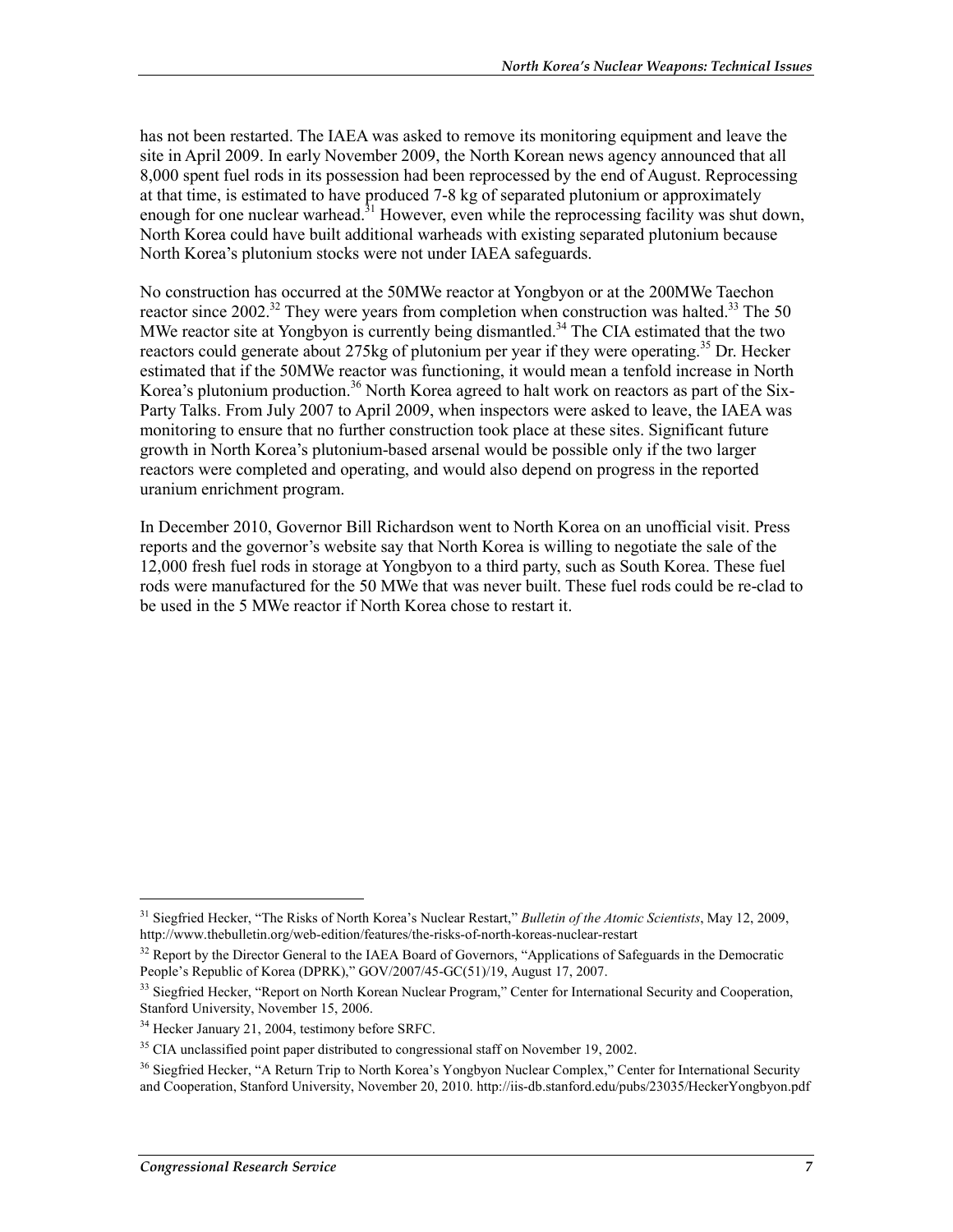| Location                                 | <b>Type/Power Capacity</b>                                        | <b>Status</b>                                                                                                                                                                  | <b>Purpose</b>                                                                                                     |
|------------------------------------------|-------------------------------------------------------------------|--------------------------------------------------------------------------------------------------------------------------------------------------------------------------------|--------------------------------------------------------------------------------------------------------------------|
| Yongbyon                                 | Graphite-moderated Heavy<br>Water Experimental<br>Reactor/5 MWe   | Currently shut-down;<br>cooling tower destroyed in<br>June 2009 as part of Six-<br>Party Talks; estimated<br>restart time would be 6<br>months                                 | Weapons-grade plutonium<br>production                                                                              |
| Yongbyon                                 | Graphite-moderated Heavy<br>Water Power Reactor /50<br><b>MWe</b> | Never built; Basic<br>construction begun; project<br>halted since 1994                                                                                                         | Stated purpose was<br>electricity production;<br>could have been used for<br>weapons-grade plutonium<br>production |
| Yongbyon                                 | Experimental Light-Water<br>Reactor/100 MWT (25-30<br>MWe)        | U.S. observers saw basic<br>construction begun in<br>November 2010                                                                                                             | Stated purpose is electricity<br>production; could be used<br>for weapons-grade<br>plutonium production            |
| Taechon                                  | Graphite-moderated Heavy<br>Water Power Reactor/200<br><b>MWe</b> | Never built; Basic<br>construction begun; project<br>halted since 1994                                                                                                         | Stated purpose was<br>electricity production;<br>could have been used for<br>weapons-grade plutonium<br>production |
| Kumho District, Sinp'o                   | 4 Light-water reactors/440<br><b>MW</b>                           | Never built; part of 1985<br>deal with Soviet Union<br>when North Korea signed<br>the NPT; canceled by<br><b>Russian Federation in 1992</b>                                    | Stated purpose is electricity<br>production; could have<br>been used for weapons-<br>grade plutonium<br>production |
| Kumho District, Sinp'o<br>[KEDO Project] | 2 Light-water reactors<br>(turn-key)/1000 MWe                     | Never built; part of 1994<br>Agreed Framework,<br>reactor agreement<br>concluded in 1999; Project<br>terminated in 2006 after<br>North Korea pulled out of<br>Agreed Framework | Electricity production                                                                                             |

|  |  |  |  |  |  | Table I. North Korean Nuclear Power Reactor Projects |
|--|--|--|--|--|--|------------------------------------------------------|
|--|--|--|--|--|--|------------------------------------------------------|

### **Uranium Enrichment**

#### **Uranium Enrichment Program: New Facility Unveiled**

In November 2010, North Korean officials showed a visiting unofficial U.S. delegation—led by former Los Alamos National Laboratory Director Dr. Siegfried Hecker—what they claimed was an operating gas centrifuge uranium enrichment plant at the Yongbyon nuclear site. In his trip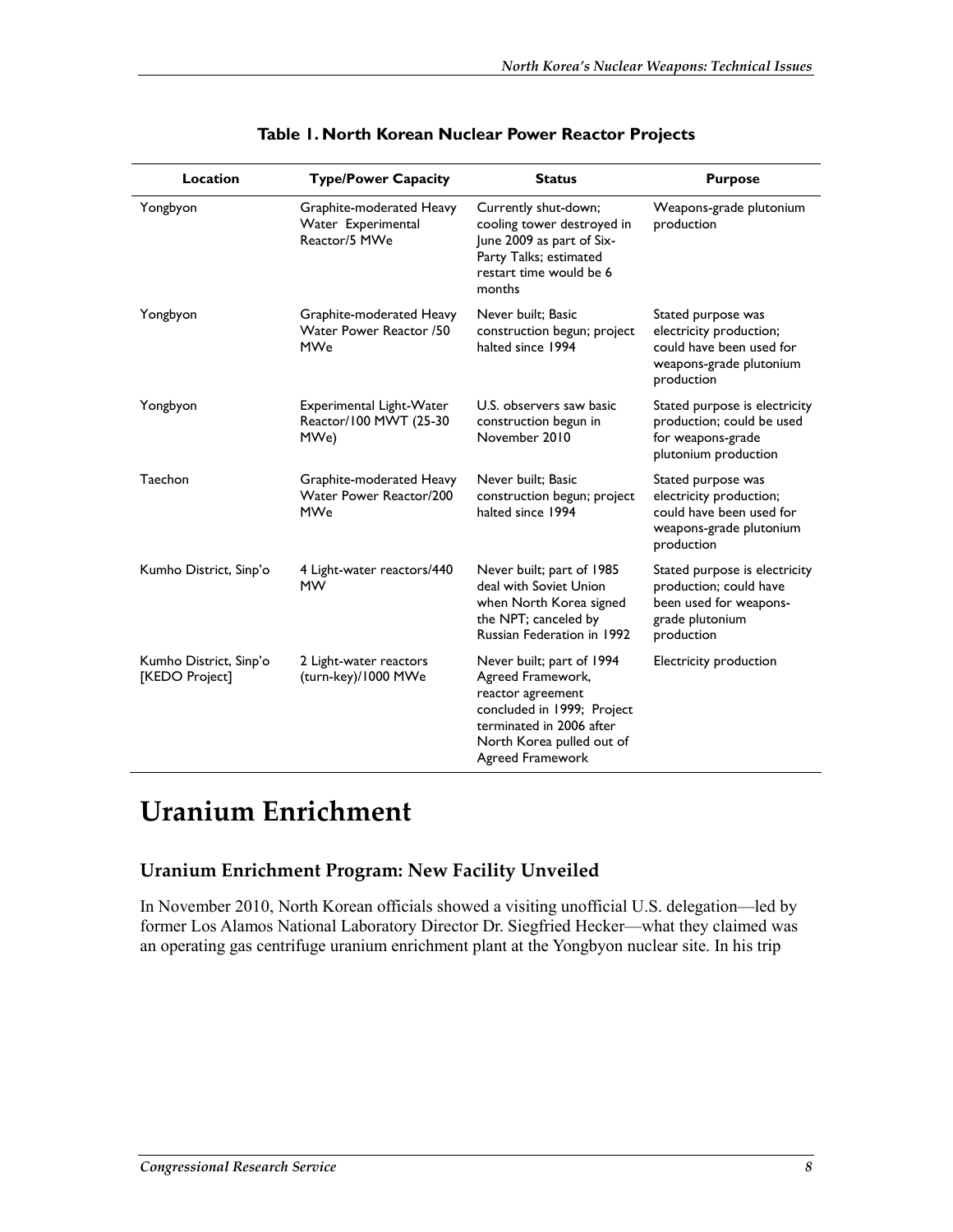report, Dr. Hecker estimated that the plant had 2,000 centrifuges (most likely P-2 centrifuges)<sup>37</sup> in six cascades, with a capacity of  $8,000$  kg SWU/year.<sup>38</sup>

North Korea claims the uranium enrichment facility was built to produce enriched uranium for power reactor fuel. The North does not have any functioning nuclear power reactors, but said it is in the process of building a 100 megawatt-thermal (25-30 megawatt-electric) experimental lightwater reactor.<sup>39</sup> Satellite images, as well as visitors to the site, confirm initial construction.<sup>40</sup> The reported size of the enrichment plant would match the annual fuel needs for the proposed 100 MWT reactor, which would require 3.5% low-enriched uranium fuel. However, the plant could be altered to produce 40 kg of 90% highly enriched uranium per year.<sup>41</sup> Highly enriched uranium can be used for weapons, while low-enriched uranium cannot.

Subsequently, North Korean representatives reportedly told New Mexican Governor Bill Richardson during an unofficial visit to Pyongyang in December 2010 that they would be willing to invite International Atomic Energy Agency (IAEA) inspectors back into the country to monitor the enrichment plant at Yongbyon, and presumably verify that it was not producing highly enriched uranium.<sup>42</sup> In April 2009, the North Korean government expelled all U.S. and IAEA inspectors that were monitoring nuclear disablement activities agreed to in the Six-Party Talks at the Yongbyon nuclear site. A return of the inspectors to Yongbyon would need to be negotiated between North Korea and the IAEA. To date, there are no reports that North Korea has directly invited the IAEA. Some countries might be opposed to sending monitors to observe activities at the enrichment plant absent North Korea's return to a denuclearization process. Others might argue that any transparency on this new facility would be worthwhile.

While it was known prior to Dr. Hecker's visit that North Korea was pursuing a uranium enrichment capacity, many analysts were surprised at the size and sophistication of the plant.<sup>43</sup> Although North Korea's weapons program has been plutonium-based from the start, in the past decade, intelligence had emerged pointing to it pursuing a second route to a nuclear bomb using highly enriched uranium. Even before North Korea unveiled the facility in November 2010, there

 $37$  Hecker's assumption is based on the chief process engineer's comment that the rotors were made of "iron". P-2 centrifuges use rotors made of maraging steel (vs. high-strength aluminum for the P-1 centrifuges). See Siegfried Hecker, "A Return Trip to North Korea's Yongbyon Nuclear Complex," Center for International Security and Cooperation, Stanford University, November 20, 2010. http://iis-db.stanford.edu/pubs/23035/HeckerYongbyon.pdf

<sup>&</sup>lt;sup>38</sup> Ibid. A SWU is a "separative work unit", and refers to the thermodynamic work needed to produce nuclear fuel. For a description of SWU and comparison chart for SWU capacities at enrichment facilities worldwide, see page 13 of CRS Report RL34234, *Managing the Nuclear Fuel Cycle: Policy Implications of Expanding Global Access to Nuclear Power*, coordinated by Mary Beth Nikitin.

<sup>&</sup>lt;sup>39</sup> Preliminary construction was shown to an earlier unofficial U.S. delegation from the Korea Economic Institute, led by Amb. Charles "Jack" Pritchard.

<sup>&</sup>lt;sup>40</sup> ISIS Imagery Brief, "New Satellite Imagery of Yongbyon Shows Construction Progress on Experimental Reactor," Institute for Science and International Security web-site, November 18, 2010. http://isis-online.org/uploads/isis-reports/ documents/Yongbyon\_Light\_Water\_Reactor\_Construction\_18November2010\_200PM.pdf

<sup>&</sup>lt;sup>41</sup> Siegfried Hecker, Comments at the Korean Economic Institute, November 23, 2010. The International Atomic Energy Agency estimates the amount of HEU needed to make a nuclear explosive device ("significant quantity") is 25kg of uranium enriched at 20% or more. http://www-pub.iaea.org/MTCD/publications/PDF/nvs-3-cd/PDF/ NVS3\_prn.pdf

<sup>42</sup> Chris Buckley, "North Korea to allow in IAEA inspectors—Richardson," *Reuters*, December 21, 2010.

<sup>43</sup> David Albright and Paul Brannan, *Taking Stock: North Korea's Uranium Enrichment Program*, The Institute for Science and International Security, October 8, 2010. http://www.isis-online.org/uploads/isis-reports/documents/ ISIS\_DPRK\_UEP.pdf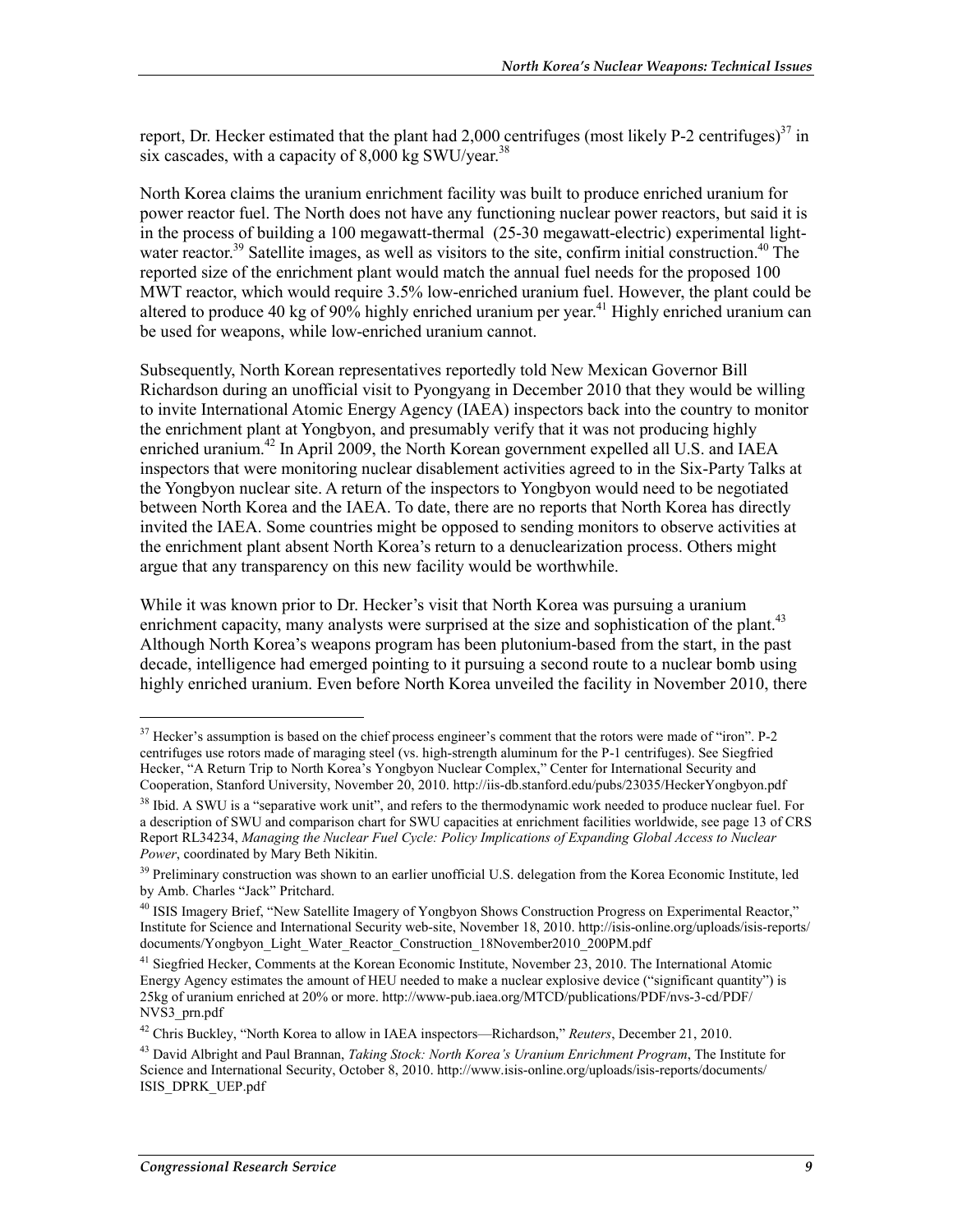was some certainty that North Korea has parts and plans for such a program, but far less certainty over how far this program had developed.

In particular, this revelation raises questions about North Korea's domestic capability to manufacture components, as well as how and when Pyonyang obtained any equipment or materials for the facility. Analysts point to a history of cooperation with Pakistan, particularly through the A. Q. Khan network, and multiple reports of transshipments through China.<sup>44</sup> The scale of the plant at Yongbyon could suggest North Korea possesses research level facilities elsewhere in the country. Another concern is that a clandestine facility might exist that is configured to produce HEU for the North Korean nuclear weapons program. U.S. Ambassador to the IAEA Glyn Davies told the IAEA Board of Governors in December 2010 that the United States believes it is likely that other, clandestine uranium enrichment facilities exist in locations other than Yongbyon.45 It is not known where North Korea develops or manufactures centrifuges.

Pakistani President Musharraf revealed in his September 2006 memoir, *In the Line of Fire*, that Abdul Qadeer Khan—chief scientist in Pakistan's nuclear weapons program who proliferated nuclear weapons technology for profit—"transferred nearly two dozen P-1 and P-2 centrifuges to North Korea. He also provided North Korea with a flow meter, some special oils for centrifuges, and coaching on centrifuge technology, including visits to top-secret centrifuge plants."<sup>46</sup> However, the United States has not been able to get direct confirmation from Khan. According to press reports, North Korea said it had imported 150 tons of high-strength aluminum tubes from Russia that could be used in a uranium enrichment program.<sup>47</sup>

#### **Previous North Korean Statements on its Enrichment Program**

Until May 2009, North Korea denied the existence of a highly enriched uranium program for weapons. North Korea had threatened in April 2009 that it would build a light-water reactor if the UN Security Council did not apologize for its condemnation of the North's missile test. Following the June 12 UN Security Council Resolution condemning North Korea's nuclear test, Pyongyang issued a statement: "The process of uranium enrichment will be commenced." The statement also said that "pursuant to the decision to build its own light-water reactor, enough success has been made in developing uranium enrichment technology to provide nuclear fuel to allow the experimental procedure."<sup>48</sup> In the June statement, North Korea was apparently saying it would, at a minimum, start the experimental enrichment of uranium for fuel.<sup>49</sup> Pyongyang offered a further statement in September 2009: "experimental uranium enrichment has successfully been conducted to enter the completion phase." However, it was unclear what a "completion phase"

<sup>44</sup> David Albright and Paul Brannan, *Taking Stock: North Korea's Uranium Enrichment Program*, The Institute for Science and International Security, October 8, 2010. http://www.isis-online.org/uploads/isis-reports/documents/ ISIS\_DPRK\_UEP.pdf

<sup>&</sup>lt;sup>45</sup> Amb. Glyn Davies, "U.S. Statement to the IAEA: DPRK," IAEA Board of Governors Meeting, December 2-3, 2010, http://vienna.usmission.gov/101202dprk.html

<sup>46</sup> Pervez Musharraf, *In the Line of Fire: A Memoir*, (New York: Free Press, September 2006), p. 296.

<sup>&</sup>lt;sup>47</sup> "NK Admits to Buying Aluminum Tubes," KBS World News, September 27, 2007, and Takashi Sakamoto, "DPRK Admits To Importing Aluminum Tubes From Russia for Uranium Enrichment," *Yomiuri Shimbun,* in Japanese, Translated by *BBC Monitoring Asia Pacific*, October 26, 2007.

<sup>48</sup> http://www.kcna.co.jp/item/2009/200906/news13/20090613-10ee.html.

<sup>49</sup> Hui Zhang, "Assessing North Korea's Uranium Enrichment Capabilities," *Bulletin of the Atomic Scientists*, June 28, 2009.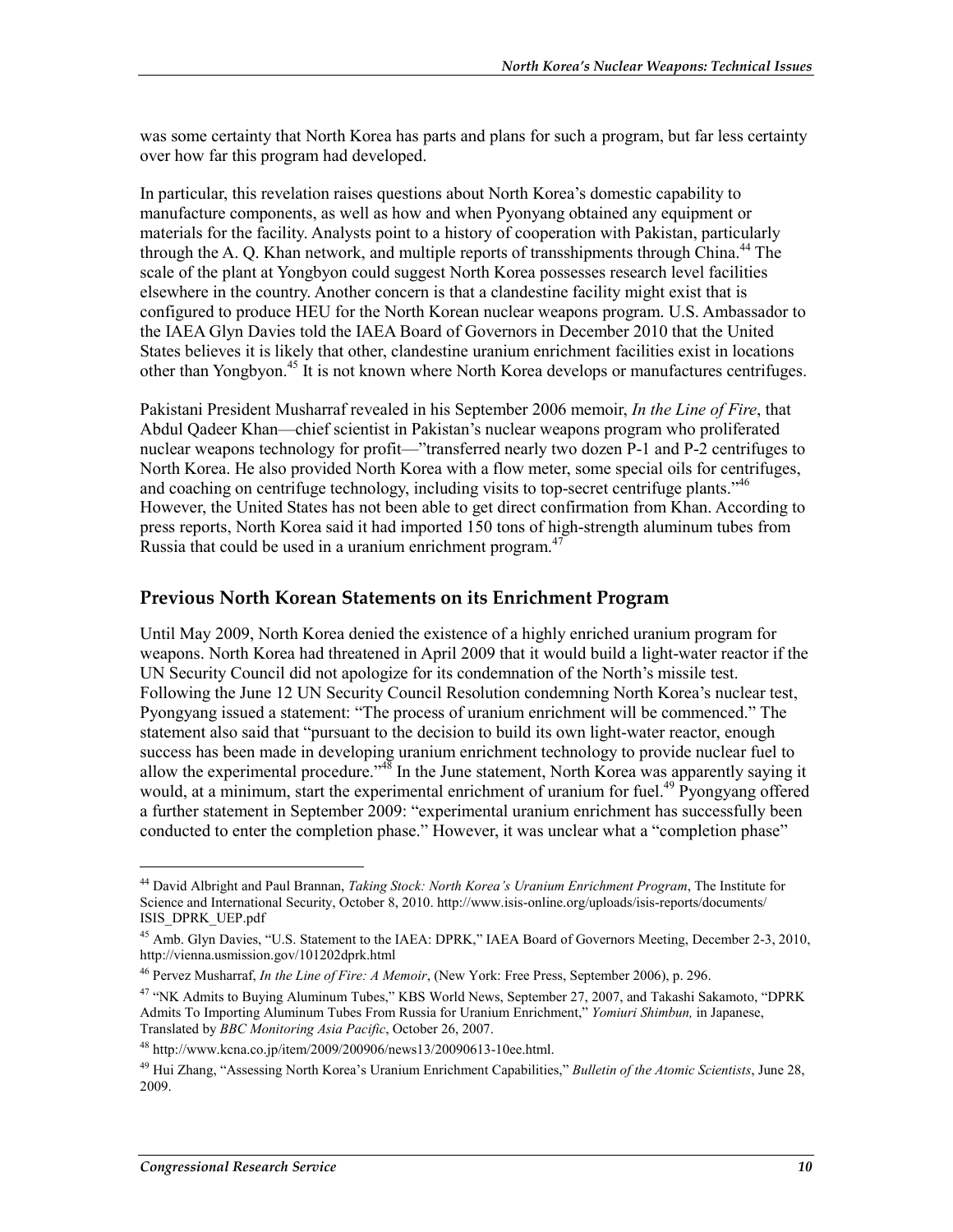meant in technical terms. After showing the plant at Yongbyon to visiting American scientists in November 2010, North Korea issued a statement saying that "a modern factory for uranium enrichment equipped with thousands of centrifuges is operating to supply fuel" [to the light-water reactor<sup>150</sup>

#### **U.S. Intelligence Assessments**

A 2002 CIA report to Congress said, "In 2001, North Korea began seeking centrifuge-related materials in large quantities. It also obtained equipment suitable for use in uranium feed and withdrawal systems. North Korea's goal appears to be a plant that could produce enough weapons-grade uranium for two or more nuclear weapons per year when fully operational."<sup>51</sup> A 2002 unclassified CIA working paper on North Korea's nuclear weapons and uranium enrichment estimated that North Korea "is constructing a plant that could produce enough weapons-grade uranium for two or more nuclear weapons per year when fully operational—which could be as soon as mid-decade."<sup>52</sup> Such a plant would need to produce more than 50kg of HEU per year, requiring cascades of thousands of centrifuges.<sup>53</sup>

Questions have been raised about whether the 2002 estimates were accurate.<sup>54</sup> In a hearing before the Senate Armed Services Committee on February 27, 2007, Joseph DeTrani, the mission manager for North Korea from the Office of the Director of National Intelligence and former chief negotiator for the Six-Party Talks, was asked by Senator Jack Reed whether he had "any further indication of whether that program has progressed in the last six years, one; or two, the evidence—the credibility of the evidence that we had initially, suggesting they had a program rather than aspirations?" DeTrani responded that "the assessment was with high confidence that, indeed, they were making acquisitions necessary for, if you will, a production-scale program. And we still have confidence that the program is in existence—at the mid-confidence level." In a clarification of his response, DeTrani issued a DNI press release that said there was a high level of confidence in 2002 that North Korea had a uranium enrichment program, and "at least moderate confidence that North Korea's past efforts to acquire a uranium enrichment capability continue today."55 Assistant Secretary of State Christopher Hill said in February 2007 that the

<sup>50 &</sup>quot;North Korean paper reports plans for uranium enrichment," *BBC Monitoring Asia-Pacific*, November 30, 2010.

<sup>51</sup> *Unclassified Report to Congress January-June 2002*, Central Intelligence Agency, https://www.cia.gov/library/ reports/archived-reports-1/jan\_jun2002.html#5

<sup>52</sup> http://www.fas.org/nuke/guide/dprk/nuke/cia111902.html.

 $53$  North Korea would first have to convert uranium "vellowcake" into uranium hexafluoride to feed into the centrifuges. The centrifuges would "enrich" the uranium, or increase the portion of U-235. Weapons-grade enriched uranium according to the IAEA needs to have an enrichment level of at least 20%. See CRS Report RL34234, *Managing the Nuclear Fuel Cycle: Policy Implications of Expanding Global Access to Nuclear Power*, coordinated by Mary Beth Nikitin.

<sup>54</sup> Paul Kerr, "News Analysis: Doubts Rise on North Korea's Uranium-Enrichment Program," *Arms Control Today*, April 2007, at http://www.armscontrol.org/act/2007\_04/NewsAnalysis.asp.

<sup>&</sup>lt;sup>55</sup> "There has been considerable misinterpretation of the Intelligence Community's view of North Korean efforts to pursue a uranium enrichment capability. The intelligence in 2002 was high quality information that made possible a high confidence judgment about North Korea's efforts to acquire a uranium enrichment capability. The Intelligence Community had then, and continues to have, high confidence in its assessment that North Korea has pursued that capability. We have continued to assess efforts by North Korea since 2002. All Intelligence Community agencies have at least moderate confidence that North Korea's past efforts to acquire a uranium enrichment capability continue today." ODNI News Release 04-07, March 4, 2007, at http://www.dni.gov/press\_releases/20070304\_release.pdf.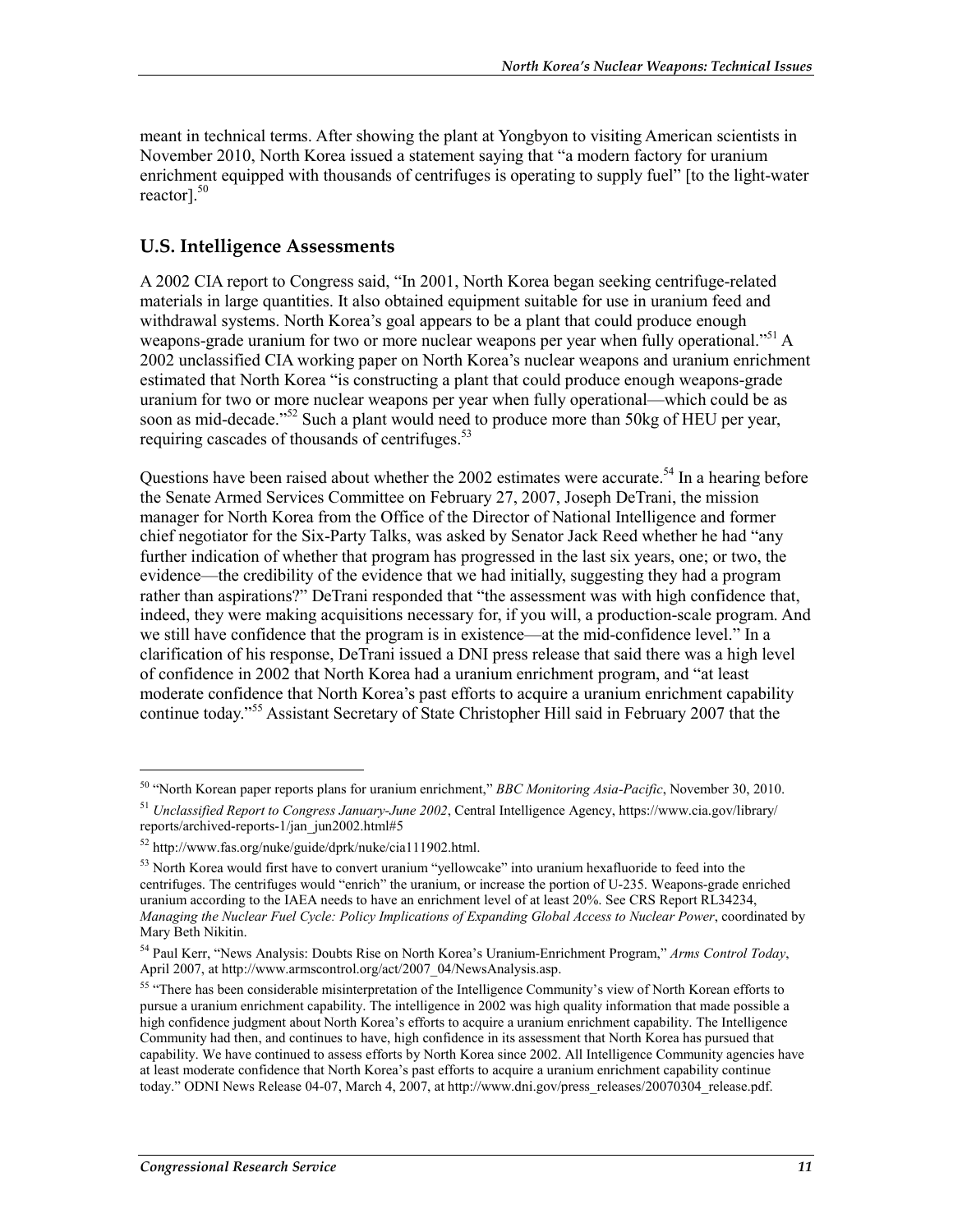United States is not sure if North Korea has mastered "some considerable production techniques," although they have acquired some technology for an enrichment program.<sup>56</sup>

A DNI unclassified report of August 2007 stated,

We continue to assess with high confidence that North Korea has pursued efforts to acquire a uranium enrichment capability, which we assess is intended for nuclear weapons. All Intelligence Community agencies judge with at least moderate confidence that this past effort continues. The degree of progress towards producing enriched uranium remains unknown, however.<sup>57</sup>

In testimony to Congress on February 2008, Director of National Intelligence Michael McConnell confirmed this assessment. The confidence level of these assessments may have changed because of a decrease in international procurement by North Korea. Uranium enrichment-related imports would be more easily detected by intelligence agencies than activities inside North Korea itself. Uranium enrichment facilities can be hidden from aerial surveillance more easily than plutonium facilities, making it more difficult for intelligence agencies to even detect—thus, "degree of progress" in turning the equipment into a working enrichment program is "unknown." Furthermore, there are significant differences between assembling a small-scale centrifuge enrichment program and operating a large-scale production plant, and reportedly little evidence of procurement for a large-scale plant has emerged.<sup>58</sup> Dr. Siegfried Hecker has assessed that it is "highly likely that North Korea had a research and development uranium enrichment effort, but there is little indication that they were able to bring it to industrial scale."<sup>59</sup>

In 2007, North Korea gave the United States a sample of the aluminum tubing in an effort to prove that it never intended to produce highly enriched uranium for weapons, and that the imported materials were for conventional weapons or dual-use projects. However, when U.S. scientists analyzed the aluminum tubing provided as sample "evidence," they found traces of enriched uranium on the tubing. Analysts argue that in addition to the possibility that this is proof of a North Korean uranium enrichment program, it is also possible that the uranium traces could have been on the tubing when North Korea received it. $60$ 

In 2008, U.S. personnel found traces of highly-enriched uranium on the documents submitted as part of North Korea's nuclear declaration, raising new doubts about the extent of North Korea's uranium enrichment program.<sup>61</sup> Ambassador Hill told Congress that North Korea included as part

<sup>56 &</sup>quot;Update on the Six Party Talks," *Brookings Institution*, February 22, 2007, at http://www.brookings.edu/events/  $2007/0222$ south-korea.aspx.

<sup>57</sup> Unclassified Report to Congress on Nuclear and Missile Programs of North Korea, Office of the Director of National Intelligence, August 8, 2007.

<sup>58</sup> See David Albright, "North Korea's Alleged Large-Scale Enrichment Plant: Yet Another Questionable Extrapolation Based on Aluminum Tubes," The Institute for Science and Security, February 23, 2007, at http://www.isis-online.org/ publications/dprk/DPRKenrichment22Feb.pdf.

<sup>59</sup> Siegfried Hecker, "Denuclearizing North Korea," *Bulletin of the Atomic Scientists*, May/June 2008.

<sup>60</sup> Glenn Kessler, "Uranium Traces Found on N. Korean Aluminum Tubes," *Washington Post*, December 21, 2007, at http://www.washingtonpost.com/wp-dyn/content/article/2007/12/20/AR2007122002196\_pf.html.

<sup>&</sup>lt;sup>61</sup> Glenn Kessler, "New Data Found On North Korea's Nuclear Capacity; Intelligence on Enriched Uranium Revives Questions About Weapons," The Washington Post, June 21, 2008.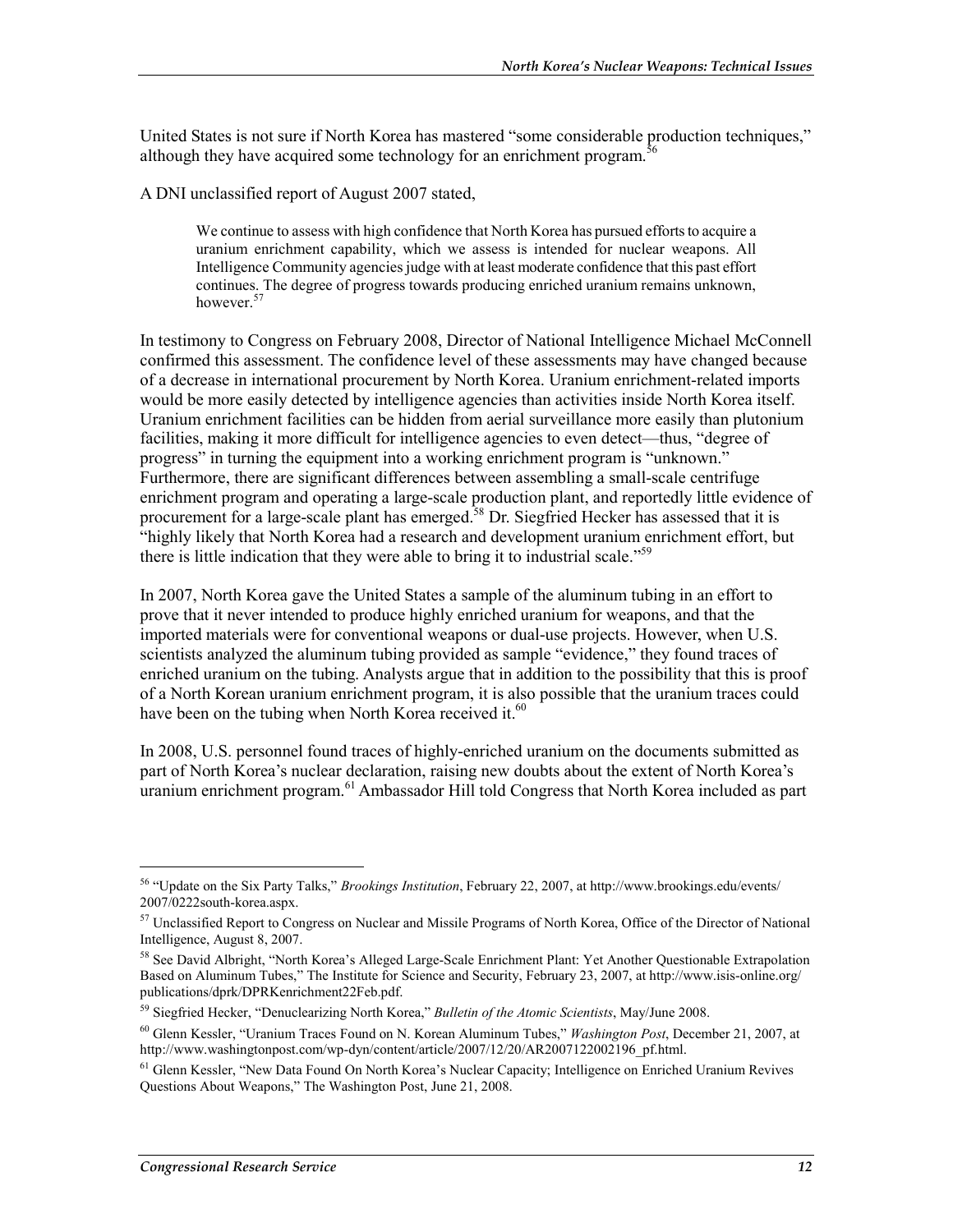of its June 2008 "declaration package" a letter that says that "they do not now and will not in the future have a highly enriched uranium program."62

The Section 721 Unclassified Report to Congress covering the period January 1 to December 31, 2008, said that

Although North Korea has halted and disabled portions of its plutonium production program, we continue to assess North Korea has pursued a uranium enrichment capability at least in the past. Some in the IC have increasing concerns that North Korea has an ongoing covert uranium enrichment program.

#### **Uranium Enrichment and Nuclear Negotiations**

The uranium enrichment issue was central to denuclearization negotiations since October 2002, when the Bush Administration accused North Korea of having a clandestine uranium enrichment program. U.S. lead negotiator James Kelly told North Korean First Deputy Foreign Minister Kang Sok-chu that the United States had evidence of a uranium enrichment program for nuclear weapons in violation of the Agreed Framework and other agreements. James Kelly said that Kang acknowledged the existence of such a program at that meeting. However, Kang later denied this, and Foreign Minister Paek Nam Sun said that Kang had told Kelly that North Korea is "entitled" to have such a program or "an even more powerful one" to deter a preemptive U.S. attack.<sup>63</sup>

After the November 2010 revelations of a small-scale centrifuge uranium enrichment facility, negotiators have been faced with decisions over how to address this plant, which the North Koreans say is for the peaceful production of power plant fuel, and how to verify the dismantlement of any other plants as part of any future denuclearization process.

U.S. official statements have downplayed North Korea's new enrichment facility and related offers, saying they are not surprising, and are not sufficient for a return to talks. For example, State Department Spokesman P. J. Crowley said in late December 2010, "If they meet their international obligations, take affirmative steps to reduce tensions in the region and take affirmative steps to denuclearize, we will respond accordingly."<sup>64</sup> Neither the offer to sell the fresh fuel or to invite international monitors to the uranium enrichment plant demonstrates a commitment to denuclearization steps by North Korea, demanded by the U.S. and South Korean governments as a condition for reconvening the Six-Party Talks. Officials from both governments have said they want to avoid falling into the diplomatic "trap" of being drawn into a lengthy negotiating process in which Pyongyang does not take concrete steps to denuclearize. However, North Korea's offers may have some intrinsic value on technical grounds: removal of the fresh fuel could reduce the amount of ready material to produce plutonium if the 5 MWe reactor was restarted (it would take only six months to do so); the presence of international inspectors at the newly built uranium enrichment site, depending on the degree of access given, could shed light on the extent and type of technical capability of the North Korean enrichment program. State Department spokesman Victoria Nuland announced on February 29, 2012, that North Korea had

 $62$  Senate Armed Services Hearing on the North Korean Six-Party Talks and Implementation Activities, July 31, 2008.

<sup>63</sup> Selig Harrison, "Did North Korea Cheat?" *Foreign Affairs*, vol. 84, no. 1, January/February 2005.

<sup>64 &</sup>quot;North Korea to Allow Nuclear Inspectors as Tension Eases, Richardson Says," Bloomberg News, December 21, 2010.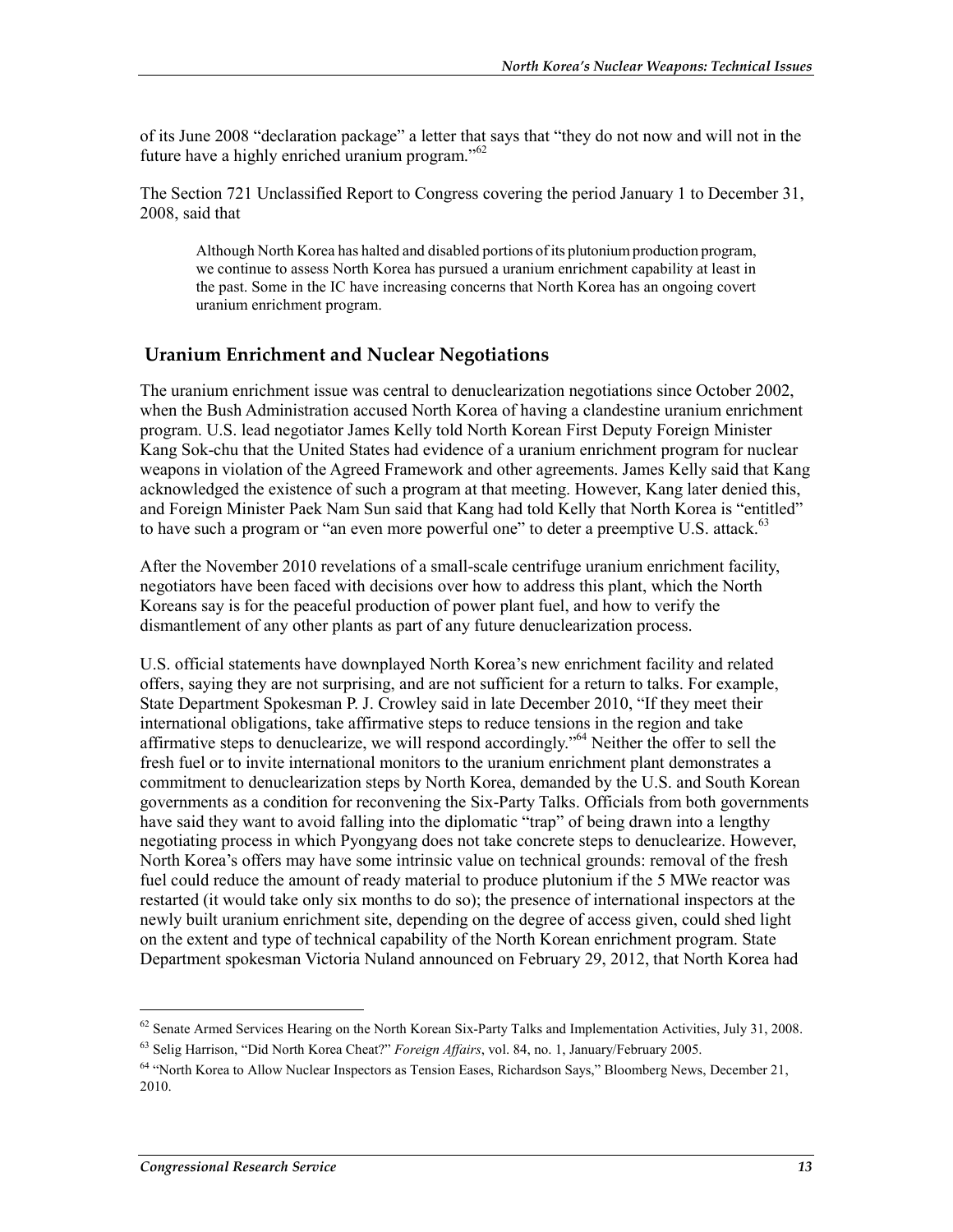agreed to a moratorium on enrichment activities at the Yongbyon site and a return of international (IAEA) inspectors to verify the pause.

#### The October 9, 2006, Nuclear Test<sup>65</sup>

The U.S. Director of National Intelligence confirmed that North Korea conducted an underground nuclear explosion on October 9, 2006, in the vicinity of P'unggye.<sup>66</sup> However, the sub-kiloton yield of the test suggests that the weapon design or manufacturing process likely needs improvement.<sup>67</sup> North Korea reportedly told China before the test that it expected a yield of 4 kilotons (KT), but seismic data confirmed that the yield was less than  $1$  KT.<sup>68</sup> Radioactive debris indicates that the explosion was a nuclear test, and that a plutonium device was used.<sup>69</sup> It is widely believed that the warhead design was an implosion device.<sup>70</sup> Uncertainties remain about when the plutonium used for the test was produced and how much plutonium was in the device, although a prominent U.S. nuclear scientist has estimated that North Korea likely used approximately 6 kg of plutonium for the test.<sup>71</sup>

The test's low yield may not have been a complete failure. Another possibility is that the test's low yield was intentional—a sophisticated device designed for a Nodong medium range missile. Alternatively, a low yield could have been intended to avoid radioactive leakage from the test site or to limit the amount of plutonium used.<sup>72</sup> DNI Director Clapper in his 2012 annual threat assessment to Congress called the 2006 test a "partial failure."

#### **The May 25, 2009, Nuclear Test**

1

The DPRK announced on May 25, 2009, that it had successfully conducted another underground nuclear test. An official North Korean news release said that this test was "on a new higher level in terms of its explosive power and technology of its control and the results of the test helped

68 Mark Mazzetti, "Preliminary Samples Hint at North Korean Nuclear Test," *New York Times*, October 14, 2006, at http://www.nytimes.com/2006/10/14/world/asia/14nuke.html.

69 Thom Shanker and David Sanger, "North Korean fuel identified as plutonium," *New York Times,* October 17, 2006, at http://www.nytimes.com/2006/10/17/world/asia/17diplo.html. A debate on this issue can be found in the November 2006 issue of *Arms Control Today*, at http://armscontrol.org/act/2006\_11/tech.asp#Sidebar1.

 $70$  Implosion devices, which use sophisticated lenses of high explosives to compress fissile material, are generally thought to require testing, although the CIA suggested in 2003 that North Korea could validate a simple fission nuclear weapons design using extensive high explosives testing. CIA response to questions for the record, August 18, 2003, submitted by the Senate Select Committee on Intelligence, at http://www.fas.org/irp/congress/2003\_hr/021103qfrcia.pdf.

<sup>71</sup> Siegfried Hecker, "Report on North Korean Nuclear Program," Center for International Security and Cooperation, Stanford University, November 15, 2006.

72 Ibid. Also see Peter Hayes, Jungmin Kang, "Technical Analysis of the DPRK Nuclear Test," *Nautilus* Institute, October 22, 2006, http://www.nautilus.org/fora/security/0689HayesKang.html.

<sup>65</sup> See also CRS Report RL33709, *North Korea's Nuclear Test: Motivations, Implications, and U.S. Options*, by Emma Chanlett-Avery and Sharon Squassoni.

<sup>&</sup>lt;sup>66</sup> "Analysis of air samples collected on October 11, 2006 detected radioactive debris which confirms that North Korea conducted an underground nuclear explosion in the vicinity of P.unggye on October 9, 2006. The explosion yield was less than a kiloton." ODNI News Release No. 19-06, at http://www.dni.gov/announcements/20061016 release.pdf.

 $67$  By comparison, a simple plutonium implosion device normally would produce a larger blast, perhaps 5 to 20 kilotons (KT). The first nuclear tests conducted by other states range from 9 KT (Pakistan) to 60 KT (France), but tests by the United States, China, Britain, and Russia were in the 20 KT range.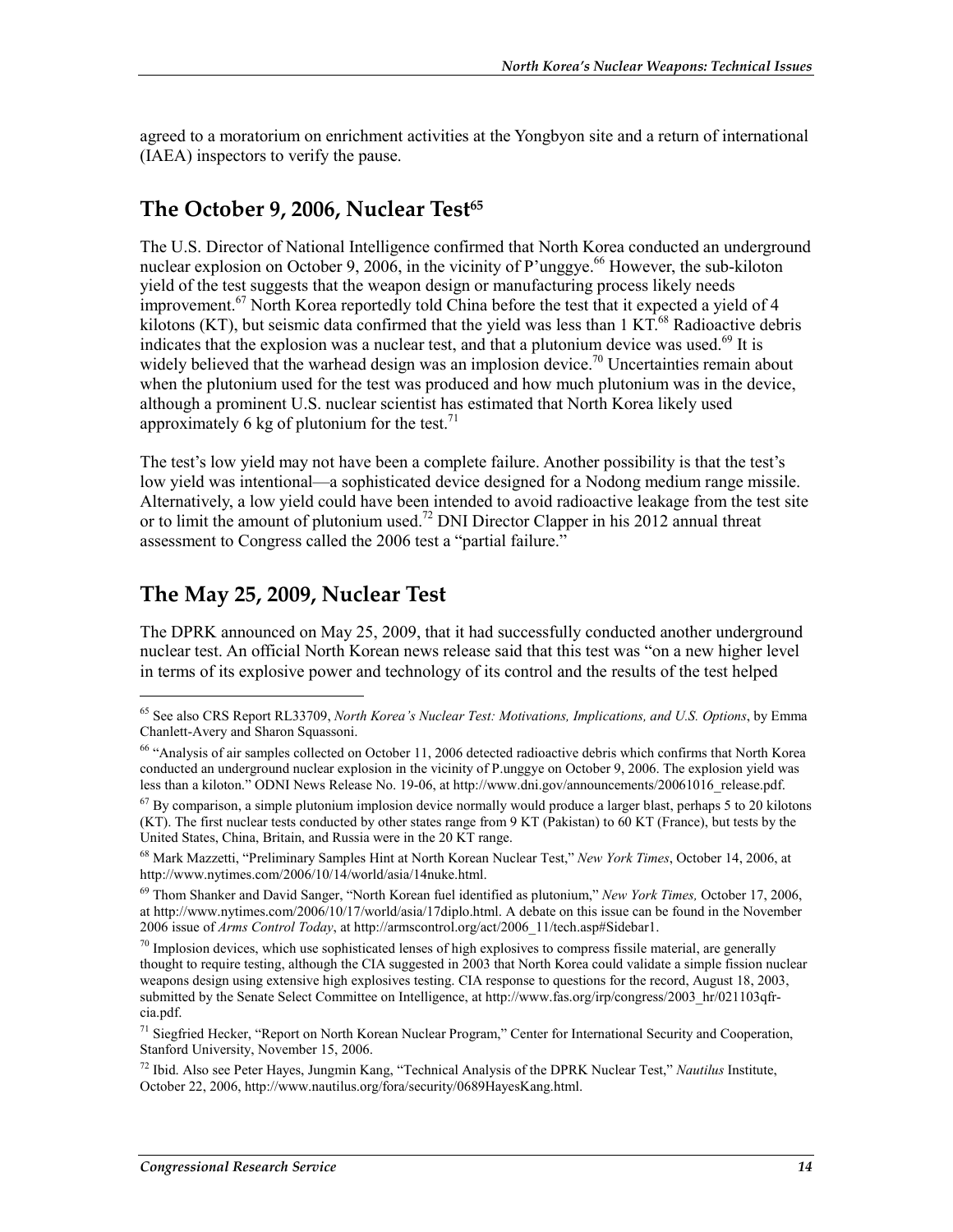satisfactorily settle the scientific and technological problems arising in further increasing the power of nuclear weapons." This may be a reference to design problems associated with the low yield of the 2006 test. A North Korean official statement had threatened on April 29, 2009, that it would conduct "nuclear tests" to bolster its deterrent.<sup>73</sup>

The U.S. Geologic Survey registered an underground blast on May 25 with a seismic magnitude of the event as 4.7 on the Richter scale.<sup>74</sup> The Directorate of National Intelligence released a statement on June 15 saying, "The U.S. Intelligence Community assesses that North Korea probably conducted an underground nuclear explosion in the vicinity of P'unggye on May 25, 2009."<sup>75</sup> The explosion yield was first estimated to be approximately a "few" kilotons. In his February 2012 annual threat to Congress, DNI Clapper said, "The North's probable nuclear test in May 2009 had a yield of roughly two kilotons TNT equivalent and was apparently more successful than the 2006 test. These tests strengthen our assessment that North Korea has produced nuclear weapons."<sup>76</sup>

Open-source information is not available on the device's design and how much nuclear material was used. In contrast to 2006, no radioactive noble gases were detected by international monitoring stations and no national governments have announced such data.<sup>77</sup> It is possible that North Korea may have been able to contain the release of these gases and particles from the test site. This data can provide not only evidence of a test, but potentially also information on the type of weapon detonated.78

### **Delivery Systems**

1

Although former Defense Intelligence Agency (DIA) Director Lowell Jacoby told the Senate Armed Services Committee in April 2005 that North Korea had the capability to arm a missile with a nuclear device, Pentagon officials later backtracked from that assessment. A DNI report to Congress says that "North Korea has short and medium range missiles that could be fitted with nuclear weapons, but we do not know whether it has in fact done so."<sup>79</sup> North Korea has several hundred short-range Scud-class and medium range No Dong-class ballistic missiles, and is developing an intermediate range ballistic missile. The Taepo-Dong-2 that was tested unsuccessfully in July 2006 would be able to reach the continental United States if it becomes operational. DNI assessed in 2008 that the Taepo-Dong-2 has the potential capability to deliver a nuclear-weapon-sized payload to the United States, but that absent successful testing the

<sup>73 &</sup>quot;UNSC Urged to Retract Anti-DPRK Steps," KCNA, April 29, 2009, http://www.kcna.co.jp/item/2009/200904/ news29/20090429-14ee.html.

<sup>74</sup> http://earthquake.usgs.gov/eqcenter/recenteqsww/Quakes/us2009hbaf.php.

<sup>&</sup>lt;sup>75</sup> Statement by the Office of the Director of National Intelligence on North Korea's Declared Nuclear Test on May 25, 2009, http://www.dni.gov/press\_releases/20090615\_release.pdf.

<sup>&</sup>lt;sup>76</sup> Annual Threat Assessment of the Director of National Intelligence for the Senate Select Committee on Intelligence, January 31, 2012, at http://www.dni.gov/testimonies/20120131\_testimony\_ata.pdf.

<sup>77</sup> http://www.ctbto.org/press-centre/highlights/2009/experts-sure-about-nature-of-the-dprk-event/.

<sup>78</sup> See also "Factfile: underground nuclear testing," *BBC News*, May 26, 2009, http://news.bbc.co.uk/2/hi/asia-pacific/ 6033893.stm.

<sup>&</sup>lt;sup>79</sup> Unclassified Report to Congress on Nuclear and Missile Programs of North Korea, Office of the Director of National Intelligence, August 8, 2007. Also see CRS Report RS21473, *North Korean Ballistic Missile Threat to the United States*, by Steven A. Hildreth.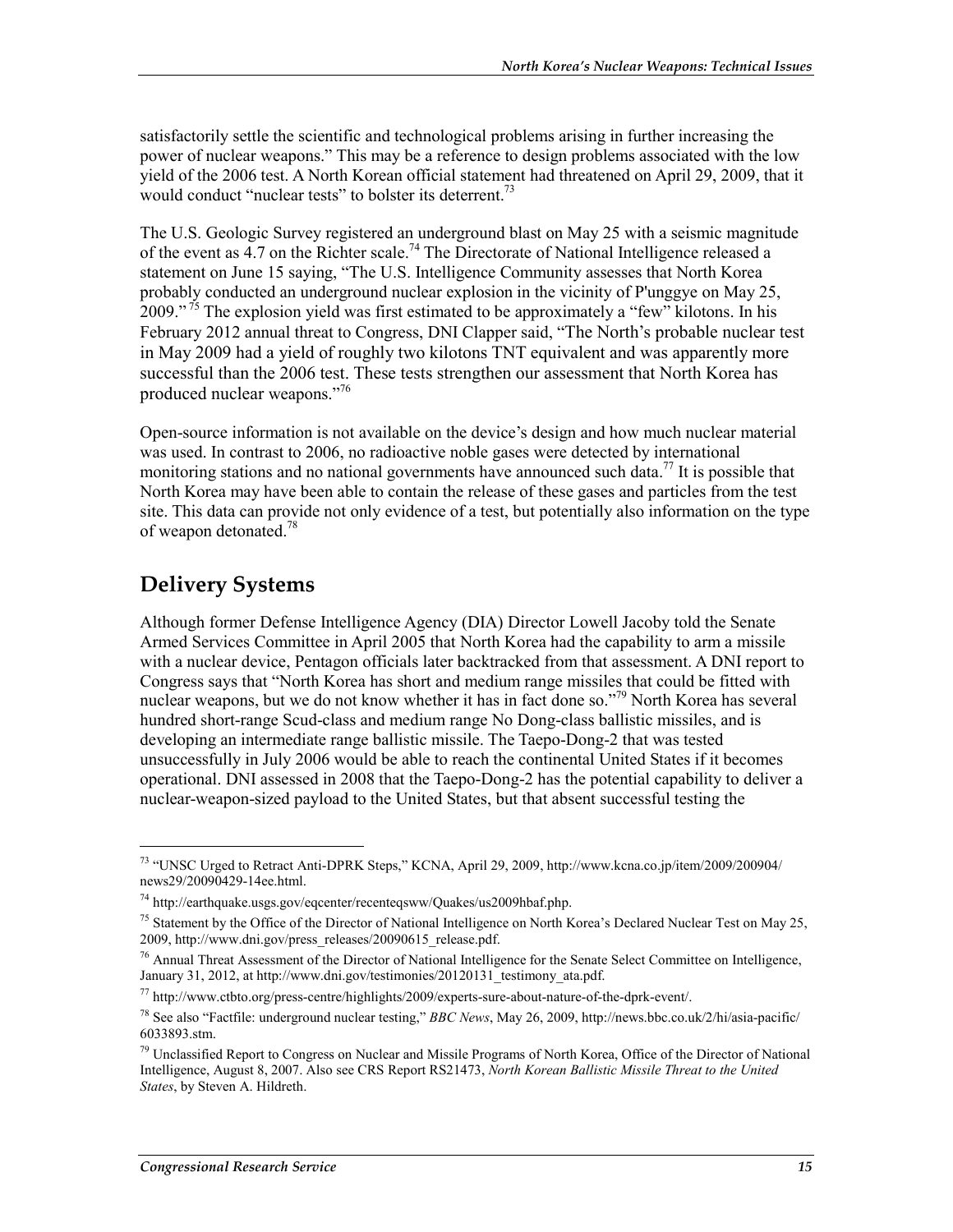likelihood of this is low.<sup>80</sup> A launch of a Taepo-Dong 2 missile as part of a failed satellite launch in April 2009 traveled further than earlier unsuccessful launches but still did not achieve a complete test.

It is possible that Pakistani scientist A.Q. Khan may have provided North Korea the same Chinese-origin nuclear weapon design he provided to Libya and Iran. Even though that design was for an HEU-based device, it would still help North Korea develop a reliable warhead for ballistic missiles—small, light, and robust enough to tolerate the extreme conditions encountered through a ballistic trajectory. Learning more about what is needed for miniaturization of warheads for ballistic missiles could have been the goal of North Korea's testing a smaller nuclear device.<sup>81</sup>

#### **Doctrine and Intent**

U.S. officials in their threat assessments have described the North Korean nuclear capabilities as being more for deterrence, international prestige, and coercive diplomacy than for war fighting, and assess that Pyongyang most likely "would consider using nuclear weapons only under narrow circumstances." The Director of National Intelligence said in February 2012 that "we also assess, albeit with low confidence, Pyongyang probably would not attempt to use nuclear weapons against US forces or territory, unless it perceived its regime to be on the verge of military defeat and risked an irretrievable loss of control." 82

Statements by North Korean officials emphasize that moves to expand their nuclear arsenal are in response to perceived threats by the United States against the North Korean regime.<sup>83</sup> Nuclear weapons also give North Korea leverage in diplomatic negotiations, and threatening rhetoric often coincides with times of crisis or transitions in negotiations. In January 2008, a North Korean media report stated that the country "will further strengthen our war deterrent capabilities in response to U.S. attempts to initiate nuclear war," to express its displeasure that it had not yet been removed from the U.S. terrorism list.<sup>84</sup> Statements from Pyongyang in January 2009 may also be part of a strategy to increase leverage in nuclear talks, $85$  or could indicate an increasing role for the North Korean military in nuclear policy making.<sup>86</sup> A spokesman for North Korea's General Staff said on April 18, 2009 that the revolutionary armed forces "will opt for increasing the nation's defense capability including nuclear deterrent in every way."87 At the same time, the

 $\overline{a}$ 

<sup>&</sup>lt;sup>80</sup> Annual Threat Assessment of the Director of National Intelligence for the Senate Select Committee on Intelligence, February 5, 2008, at http://www.dni.gov/testimonies/20080205\_testimony.pdf.

<sup>81 &</sup>quot;Technical Perspective on North Korea's Nuclear Test: A Conversation between Dr. Siegfried Hecker and Dr. Gi-Wook Shin," Stanford University website, October 10, 2006, at http://aparc.stanford.edu/news/

technical\_perspective\_on\_north\_koreas\_nuclear\_test\_a\_conversation\_between\_dr\_siegfried\_hecker\_and\_dr\_giwook\_s hin  $20061010$ //.

 $82$  Annual Threat Assessment of the Director of National Intelligence for the Senate Select Committee on Intelligence, January 31, 2012, at http://www.dni.gov/testimonies/20120131\_testimony\_ata.pdf.

<sup>83</sup> See, for example, North Korea's statement of February 10, 2005, at http://news.bbc.co.uk/2/hi/asia-pacific/ 4252515.stm.

<sup>84 &</sup>quot;North Korea says nuclear declaration submitted," *Reuters*, January 4, 2008.

<sup>85</sup> Blaine Harden, "With Obama in the White House, North Korea Steps Up Big Talk," *Washington Post*, February 3, 2009.

<sup>86</sup> See "North Korea" section of CRS Report R40439, *Nuclear Weapons R&D Organizations in Nine Nations*, coordinated by Jonathan Medalia.

<sup>87 &</sup>quot;DPRK military warns against sanctions for rocket launch," *Xinhua*, April 18, 2008.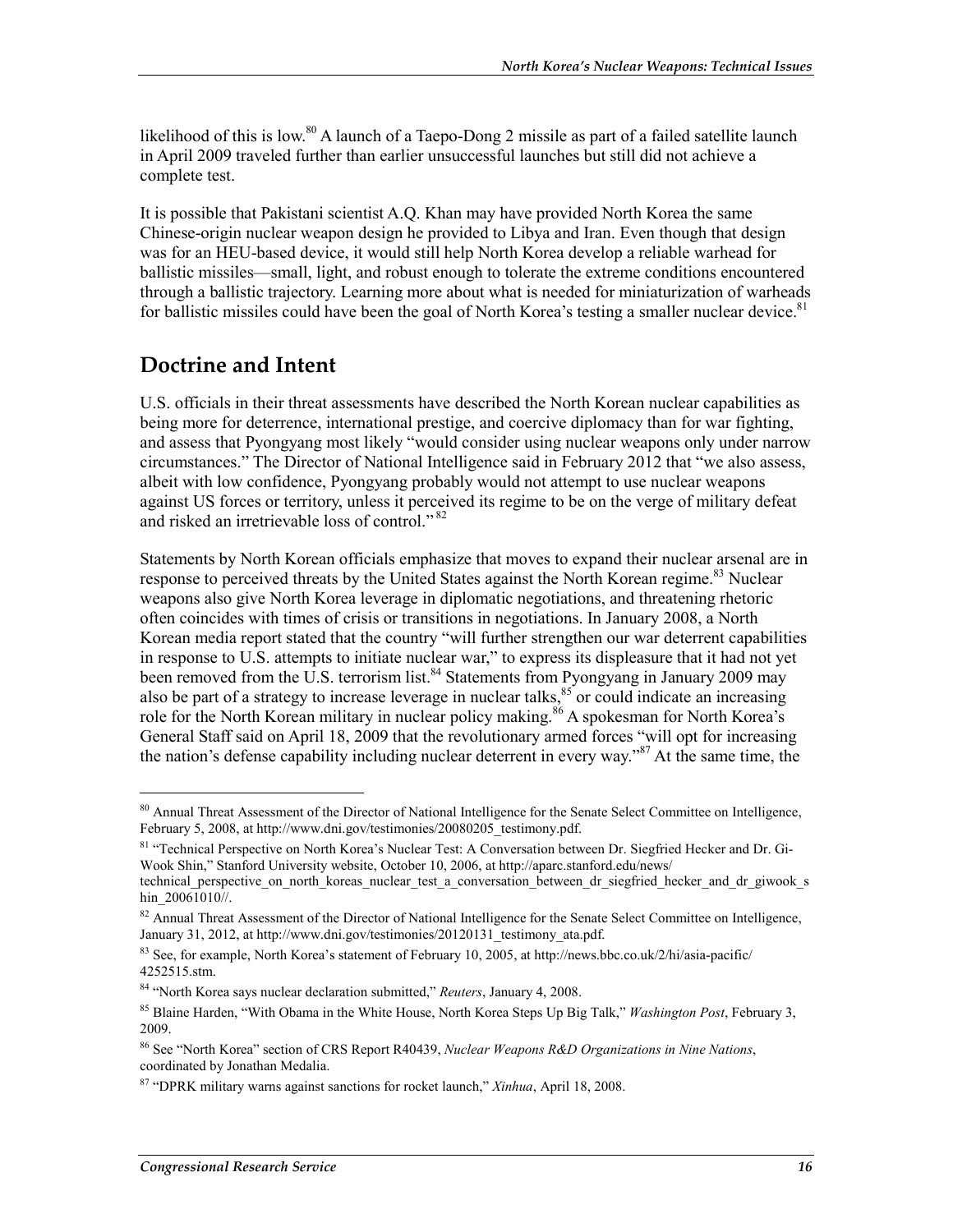DPRK issues periodic statements, such as its 2010 New Year's address stating its dedication to achieving a nuclear-free Korean Peninsula through negotiations.

## **Steps Toward Denuclearization Under the Six-Party Talks (2005-2009)**

In September 2005, North Korea agreed to abandon "all nuclear weapons and existing nuclear programs," but implementation of this goal was stalled.<sup>88</sup> The October 9, 2006, nuclear test is seen as a catalyst in uniting the other members of the Six-Party Talks to toughen their stance towards North Korea, and as a turning point in Pyongyang's attitude. UN Security Council Resolution 1718 calls on North Korea to abandon its nuclear weapons in a "complete, verifiable, and irreversible manner."<sup>89</sup> In February 2007, as part of implementation of the September 2005 Joint Statement, North Korea committed to disable all nuclear facilities and provide a "complete and correct" declaration of all its nuclear programs.<sup>90</sup>

#### **Disablement**

 $\overline{a}$ 

The October 2007 Six-Party joint statement said the United States would lead disablement activities and provide the initial funding for those activities.<sup>91</sup> Disablement indicates a physical measure to make it difficult to restart operation of a facility while terms are being worked out for its eventual dismantlement. U.S. officials said that their aim was a disablement process that would require a 12-month time period to start up the facility again.<sup>92</sup> The Six Parties agreed to 11 discrete steps to disable the three main Yongbyon facilities related to North Korea's plutonium program (nuclear fuel fabrication plant, plutonium reprocessing plant, and 5-megawatt experimental nuclear power reactor).<sup>93</sup> The disablement process began in early November 2007 and continued through April 2009. The most time-consuming step was the removal of the irradiated fuel from the reactor to storage in an adjacent cooling pond.<sup>94</sup> A reported eight out of eleven steps were completed (see **Table 2**).<sup>95</sup>

<sup>&</sup>lt;sup>88</sup> Joint Statement of the Fourth Round of Six Party Talks, Beijing, September 19, 2005, at http://www.state.gov/r/pa/ prs/ps/2005/53490.htm.

<sup>89</sup> United Nations Security Council Resolution 1718, October 14, 2006, at http://daccessdds.un.org/doc/UNDOC/GEN/ N06/572/07/PDF/N0657207.pdf?OpenElement.

<sup>90 &</sup>quot;Denuclearization Action Plan," February 13, 2007, at http://merln.ndu.edu/archivepdf/northkorea/state/80479.pdf.

<sup>&</sup>lt;sup>91</sup> Second Phase Actions for the Implementation of the September 2005 Joint Statement, October 3, 2007, at http://www.state.gov/r/pa/prs/ps/2007/oct/93223.htm.

<sup>&</sup>lt;sup>92</sup> On-the-Record-Briefing, U.S. Assistant Secretary of State Christopher Hill, October 3, 2007, at http://www.state.gov/p/eap/rls/rm/2007/93234.htm.

<sup>93 &</sup>quot;North Korea 'Agrees to Nuclear Disablement Procedure,'" *Chosun Ilbo*, October 27, 2007.

<sup>&</sup>lt;sup>94</sup> David Albright and Paul Brannan, "Disabling DPRK Nuclear Facilities," United States Institute of Peace Working Paper, October 23, 2007.

<sup>95</sup> See charts at "North Korean Disablement Actions," *Arms Control Today*, October 2008; "Disablement Actions," National Committee on North Korea website.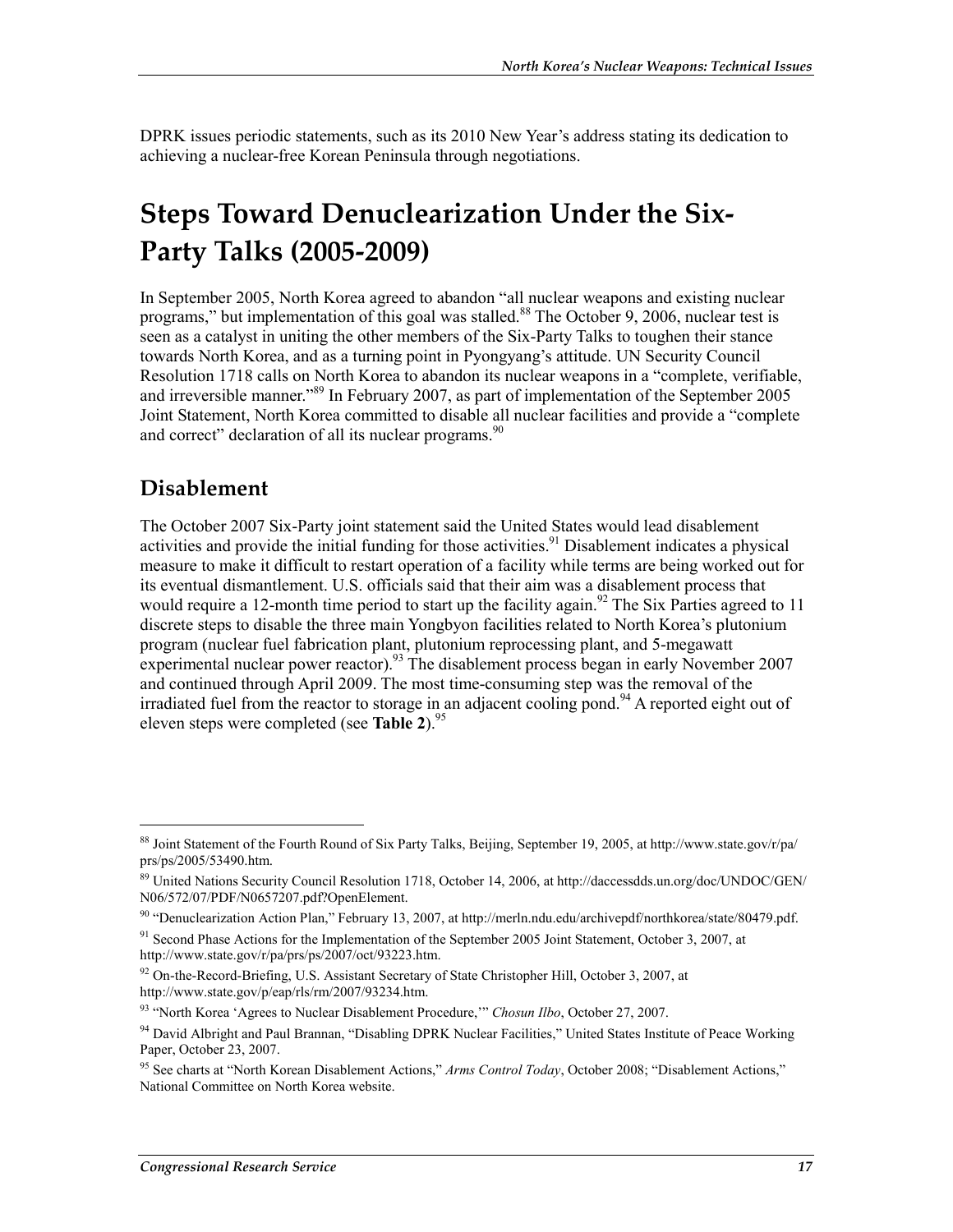| <b>Step</b>                                                                                                                  | <b>Facility</b>           | <b>Status</b>                                                                                                   |
|------------------------------------------------------------------------------------------------------------------------------|---------------------------|-----------------------------------------------------------------------------------------------------------------|
| Discharge of 8000 spent fuel rods<br>to the spent fuel pool                                                                  | 5-megawatt reactor        | 6,400 completed as of April 2009                                                                                |
| Removal of control rod drive<br>mechanisms                                                                                   | 5-megawatt reactor        | To be done after spent fuel removal<br>completed                                                                |
| Removal of reactor cooling loop<br>and wooden cooling tower<br>interior structure                                            | 5-megawatt reactor        | Tower demolished June 26, 2008                                                                                  |
| Disablement of fresh fuel rods                                                                                               | Fuel fabrication facility | Not agreed to by North Korea;<br>consultations held Jan. 2009 with<br>South Korea on possibility of<br>purchase |
| Removal and storage of 3 uranium<br>ore concentrate dissolver tanks                                                          | Fuel fabrication facility | Completed                                                                                                       |
| Removal and storage of 7 uranium<br>conversion furnaces, including<br>storage of refractory bricks and<br>mortar sand        | Fuel fabrication facility | Completed                                                                                                       |
| Removal and storage of both<br>metal casting furnaces and vacuum<br>system, and removal and storage<br>of 8 machining lathes | Fuel fabrication facility | Completed                                                                                                       |
| Cut cable and remove drive<br>mechanism associated with the<br>receiving hot cell door                                       | Reprocessing facility     | Completed                                                                                                       |
| Cut two of four steam lines into<br>reprocessing facility                                                                    | Reprocessing facility     | Completed                                                                                                       |
| Removal of drive mechanisms for<br>the fuel cladding shearing and<br>slitting machines                                       | Reprocessing facility     | Completed                                                                                                       |
| Removal of crane and door<br>actuators that permit spent fuel<br>rods to enter the reprocessing<br>facility                  | Reprocessing facility     | Completed                                                                                                       |

#### **Table 2. Disablement Steps at Yongbyon, DPRK**

**Source:** "North Korean Disablement Actions," *Arms Control Today*, October 2008; "Disablement Actions," National Committee on North Korea website; Siegfried Hecker, "Denuclearizing North Korea," Bulletin of the Atomic Scientists, May/June 2008.

North Korea periodically slowed the pace of spent fuel rod removal at Yongbyon to show its displeasure over other aspects of the Six-Party agreements.<sup>96</sup> For example, in June 2008, Pyongyang said that while 80% of the disablement steps had been completed, only 36% of energy aid had been delivered.<sup>97</sup> North Korea again delayed disablement work in August, September, and October 2008, and those instances appear to have been linked to disputes over when the U.S. would remove the DPRK from its State Sponsors of Terrorism List and negotiations over

<sup>96 &</sup>quot;N. Korea 'Slowing Disablement of Nuclear Facilities," *Chosun Ilbo*, January 29, 2008.

<sup>&</sup>lt;sup>97</sup> Lee Chi-dong, "N Korea Complains About Slow Provision of Energy Aid," Yonhap News, June 5, 2008.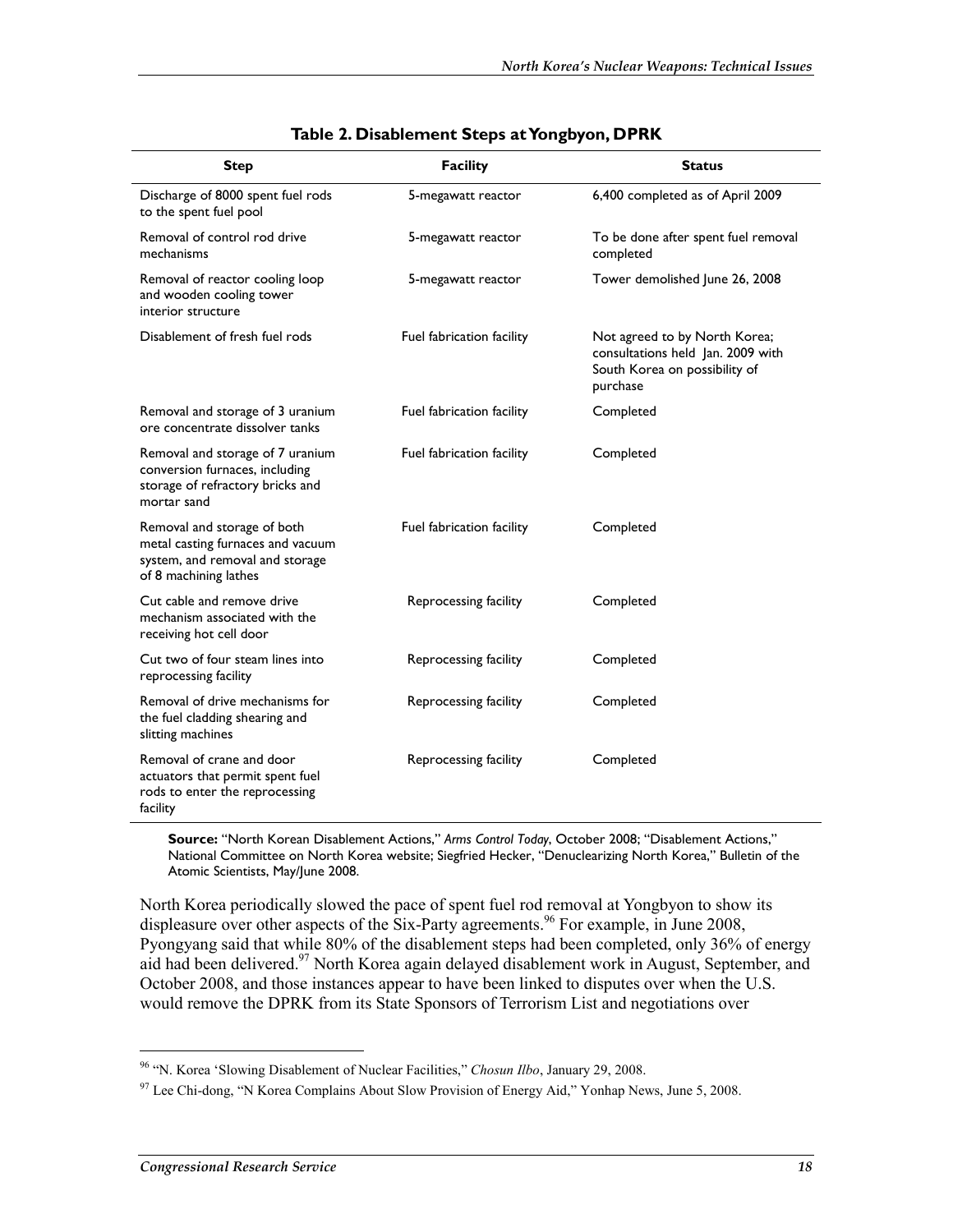verification measures. After the U.S. removed the SST designation, disablement work resumed in October 2008, and continued until North Korea halted the process in April 2009.

The steps that were not completed in disabling the Yongbyon facilities as part of phase 2 of the Six-Party Talks are: completing the removal of the spent fuel rods from the 5 megawatt reactor; removing the control rod drive mechanism (after all rods are removed); and disabling or removing from the country the fresh fuel rods at the site. As of early April 2009, approximately 80% or 6,400 of the 8,000 spent fuel rods had been moved from the reactor to the cooling pond.<sup>98</sup> Pyongyang subsequently issued statements saying it had itself removed the remaining fuel rods from the reactor and completed reprocessing all  $\overline{8,000}$  spent fuel rods by August 2009.<sup>99</sup>

In addition, North Korea possesses 2,400 5-MWt fresh fuel rods and 12,000 50-MWt fresh fuel rods in storage at Yongbyon. A technical delegation from South Korea visited the facility in January 2009 to consider possibilities for removing the fuel rods. Another option discussed was to bend them so they could not be readily used in the reactor.<sup>100</sup> It is not clear whether North Korea had agreed to disablement or removal of the fresh fuel, and then balked, or whether it never had agreed to this measure. North Korea told visiting unofficial American delegations in late 2010 that the North would consider shipping out (and selling) the 12,000 fresh fuel rods, most likely to South Korea, if the United States reaffirmed a 2000 Joint Statement which said the U.S. held no hostile intent toward the North. $101$ 

#### **Reversing Disablement**

The North Korean Foreign Ministry said on April 25, 2009, that it had restarted its reprocessing facility, but there has been no way to independently verify this. North Korea said in November 2009 that it had reprocessed the 8,000 spent fuel rods in its possession by the end of August.

The extent to which the Yongbyon facilities had been disabled was first tested in September 2008 when North Korea halted international monitoring at the reprocessing facility, moved some equipment out of storage, and threatened to begin reprocessing again.<sup>102</sup> This temporary reversal was corrected and equipment moved back to storage by November 2008. Taking into account the need to test the facility (e.g., for leaks and cracks in the piping) and introduce chemicals, experts estimated that restarting the reprocessing plant could take approximately six to eight weeks, although this timeline might be shorter since some initial work may have been done in September 2008. It would then take approximately three to four months to reprocess the spent fuel rods now in storage at Yongbyon, resulting in 7 kg to 8 kg of plutonium. This would be enough for at least one nuclear weapon.<sup>103</sup> According to reports, disablement was limited to the "front-end," where

<sup>98 &</sup>quot;N. Korea can produce plutonium for 1.5 bombs in 6 months: expert," *Kyodo News*, April 25, 2009.

<sup>99</sup> Kim So-hyun, "N.K. says it reprocessed 8,000 spent fuel rods," *The Korea Herald*, November 4, 2009.

<sup>100 &</sup>quot;MOFAT Reveals North Korean Fuel Rod Images," *Daily North Korea*, February 4, 2009. http://www.dailynk.com/ english/read.php?cataId=nk03100&num=4516.

<sup>101</sup> John Pomfret, "North Korea suggests discarding one of its nuclear arms programs in deal," *The Washington Post*, November 22, 2010.

<sup>102</sup> IAEA Press Release, "IAEA Removes Seals at Yongbyon," September 24, 2008.

<sup>103</sup> Peter Crail, "North Korea Moves to Restart Key Nuclear Plant," *Arms Control Today*, October 2008.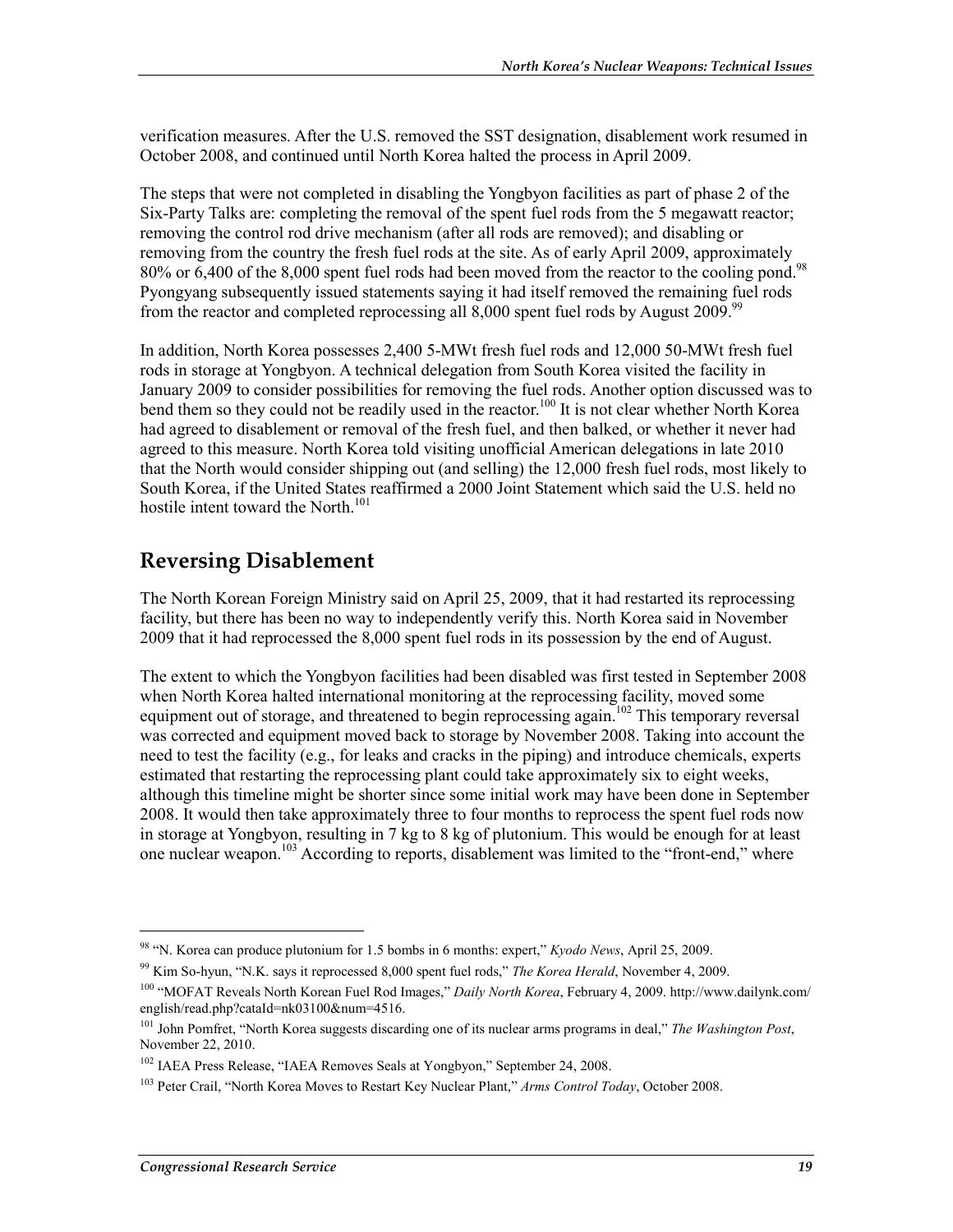spent fuel is loaded, at the reprocessing facility for technical reasons related to the safe disposal of the high-level waste in the facility.<sup>104</sup>

In order to produce additional plutonium, the North Koreans would need to restore their 5-MWt reactor or build a new reactor. Timelines for restoring the 5-MWt reactor are uncertain, although experts estimate between six months and one year. Rebuilding the cooling tower, which was destroyed in June 2008, could take approximately six months, but other venting solutions for the reactor could be possible. Additionally, this aging reactor may be in need of additional parts or repair. The fuel fabrication facility would have to be restored to produce additional fuel. Former Director of the Los Alamos National Laboratories, Siegfried Hecker, has said that while significant work is needed to do so, North Korea could restore operations at the 5 megawatt reactor and fuel fabrication facility without foreign equipment or materials, and could do so in approximately six months. After the facilities were operating, they could produce approximately 6 kg of plutonium per year.<sup>105</sup> Dr. Hecker confirmed this estimate again after his visit to North Korea in November 2010.<sup>106</sup> Significant future growth in North Korea's arsenal would be possible only if larger reactors were completed and operating, and would also depend on any progress in the reported uranium enrichment program.

### **Declaration**

 $\overline{a}$ 

The required content of a "complete and correct" declaration as promised under the Six-Party negotiations evolved over time. Bush administration officials in fall 2007 said they expected the declaration to include a full declaration of the separated weapons-grade plutonium that has already been produced, as well as full disclosure of uranium enrichment activities.<sup>107</sup> The North Korean Foreign Ministry said on January 4, 2008 that it had notified the United States of the content of its declaration in November 2007. However, Assistant Secretary Hill said that the two sides had discussed what was expected to be in a declaration, and "it was clearly not a complete and correct declaration."<sup>108</sup> At that time, North Korea reportedly suggested it would declare 30 kg of separated plutonium in its declaration, a lower number than U.S. officials have alluded to (see above) but in the range of some analyses.<sup>109</sup> The United States has said that "materials, facilities and programs" need to be included in a declaration. In addition to plutonium stocks, North Korea agreed to "address concerns about a uranium enrichment program but denies that it has one" (see below). Other outstanding issues are nuclear proliferation activities and warhead information. North Korea has said it would not include warhead information at this stage. Once the original

<sup>104</sup> For a discussion of the pro's and con's see sidebar "A Diplomatic and Technological Cocktail," *Bulletin of the Atomic Scientists*, May/June 2008, p.49.

<sup>105 &</sup>quot;North Korea can produce plutonium for 1.5 bombs in 6 months," *Japan Economic Newswire*, April 25, 2009.

<sup>&</sup>lt;sup>106</sup> Siegfried Hecker, "A Return Trip to North Korea's Yongbyon Nuclear Complex," Center for International Security and Cooperation, Stanford University, November 20, 2010. http://iis-db.stanford.edu/pubs/23035/ HeckerYongbyon.pdf.

<sup>&</sup>lt;sup>107</sup> On-The-Record Briefing: Assistant Secretary of State for East Asian and Pacific Affairs and Head of the U.S. Delegation to the Six-Party Talks Christopher R. Hill, October 3, 2007, at http://www.state.gov/p/eap/rls/rm/2007/ 93234.htm.

<sup>108</sup> Joint Press Availability, Assistant Secretary of State Christopher R. Hill, January 7, 2008. http://www.state.gov/p/ eap/rls/rm/2008/01/98756.htm.

<sup>109</sup> David Albright, Paul Brannan, and Jacqueline Shire, "North Korea's Plutonium Declaration: A Starting Point for an Initial Verification Process," The Institute for Science and International Security, January 10, 2008. http://www.isisonline.org/publications/dprk/NorthKoreaDeclaration10Jan2008.pdf.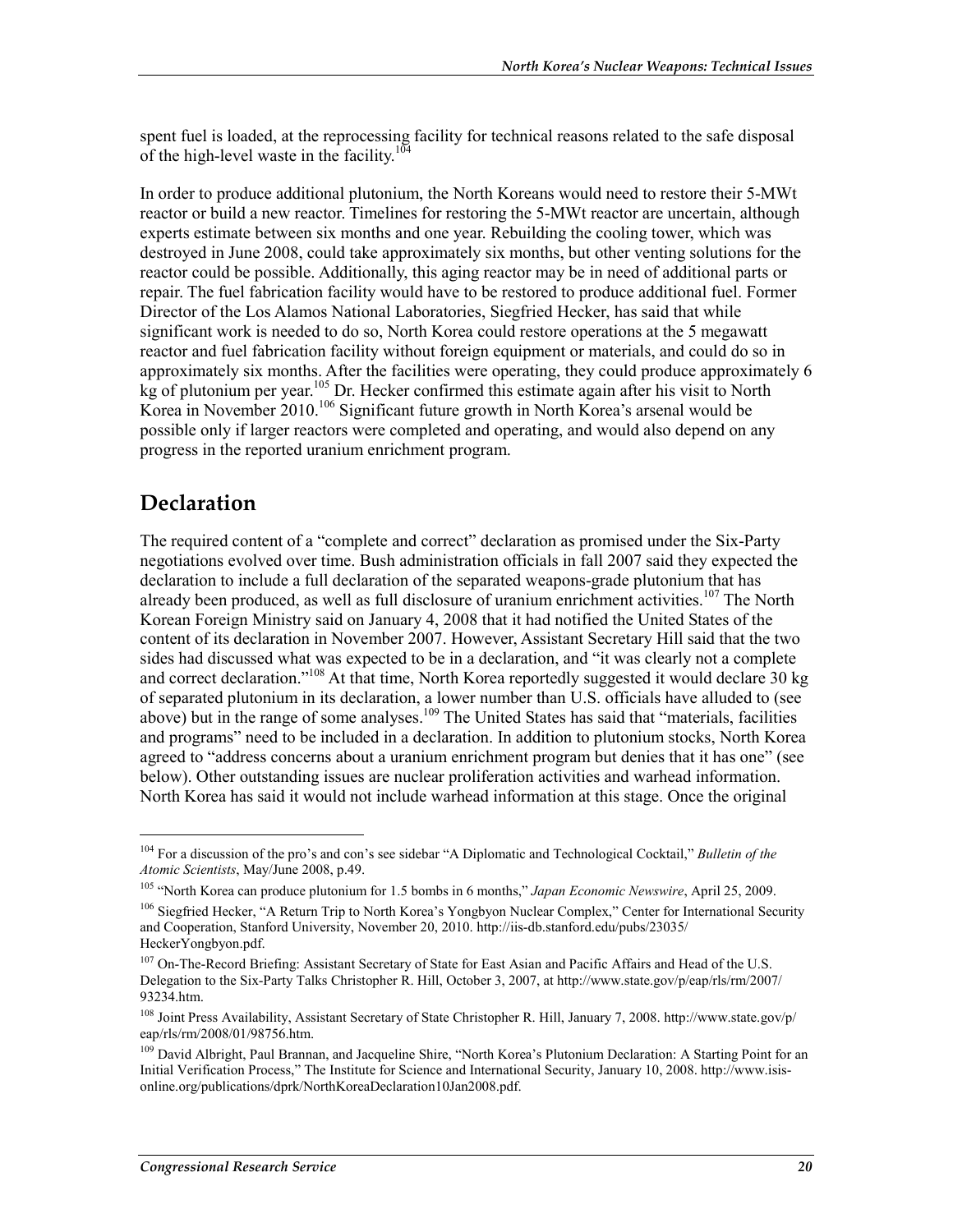December 31 deadline for submission of the declaration had passed, U.S. officials emphasized that the completeness of the document was more important than its timing. U.S. officials also made statements in early 2008 that removal from sanctions lists would only happen after a complete declaration was submitted to the six parties.

According to press reports,<sup>110</sup> at a bilateral meeting in Singapore in April 2008, the United States and North Korea agreed to a formulation in which North Korea would include its plutonium production activities in a formal declaration, and the enrichment and proliferation issues would be dealt with separately in a secret side agreement in which North Korea would "acknowledge" the U.S. concerns over North Korean proliferation to Syria without confirming or denying them. This agreement is also supposed to have included a pledge by North Korea that it would not engage in any future nuclear proliferation. Administration officials in spring 2008 emphasized that ending plutonium production and tallying the plutonium stockpile were the highest priorities. However, concerns were raised in the Congress and elsewhere by those skeptical of this approach, with some observers wanting assurance that the North Korean declaration of its plutonium stockpile would be adequately verified before the United States removed them from the State Sponsors of Terrorism List.

On May 8, 2008, North Korean officials gave State Department Korean Affairs Director Sung Kim approximately 19,000 pages of documentation related to its nuclear program. According to a State Department fact sheet, the documents consist of operating records for the five-megawatt reactor [5-MW(e)] and fuel reprocessing plant at the Yongbyon nuclear complex, dating back to 1986. They reportedly include reactor operations and information on all three reprocessing campaigns undertaken by North Korea.<sup>111</sup> As referenced above, press reports indicated that U.S. personnel had found traces of highly-enriched uranium on these documents, raising new doubts about the extent of North Korea's uranium enrichment program at a sensitive juncture in the negotiations.<sup>112</sup>

On June 26, 2008, North Korea submitted a declaration of its nuclear programs to China, the Chair of the Denuclearization Working Group. Ambassador Christopher Hill said in testimony to Congress that the "declaration package" addresses "its plutonium program, and acknowledged our concerns about the DPRK's uranium enrichment and nuclear proliferation activities, specifically with regard to Syria."<sup>113</sup> Press reports have said that North Korea submitted a list of nuclear sites and declared 37 kg of plutonium in the 60-page document. The confidential message acknowledging U.S. concerns about uranium enrichment and proliferation activities was received days earlier.<sup>114</sup> In response, also on June 26, 2008, President Bush announced that the Trading with the Enemy Act (TWEA) would no longer apply to North Korea and notified Congress of his

<sup>&</sup>lt;sup>110</sup> See, for example, Helene Cooper, "Past Deals by N. Korea May Face Less Study," The New York Times, April 18, 2008. http://www.nytimes.com/2008/04/18/washington/18diplo.html?\_r=2&adxnnl=1&oref=slogin&ref=world& adxnnlx=1208545358-9gpsLj35wtiPmoT8RHM6mQ and Glenn Kessler, "U.S. Ready to Lift Sanctions on North Korea," The Washington Post, April 11, 2008. http://www.washingtonpost.com/wp-dyn/content/article/2008/04/10/ AR2008041004082.html?nav=emailpage.

<sup>111 &</sup>quot;Update on the Six-Party Talks," State Department Fact Sheet, May 10, 2008. http://www.state.gov/r/pa/prs/ps/ 2008/may/104558.htm.

<sup>112</sup> Glenn Kessler, "New Data Found On North Korea's Nuclear Capacity; Intelligence on Enriched Uranium Revives Questions About Weapons," The Washington Post, June 21, 2008.

<sup>&</sup>lt;sup>113</sup> Statement of Christopher R. Hill, Assistant Secretary of State, Bureau of East Asian and Pacific Affairs, U.S. Department of State, to the Senate Committee on Armed Services, July 31, 2008.

<sup>&</sup>lt;sup>114</sup> Glenn Kessler, "Message to US Preceded North Korean Nuclear Declaration," The Washington Post, July 2, 2008.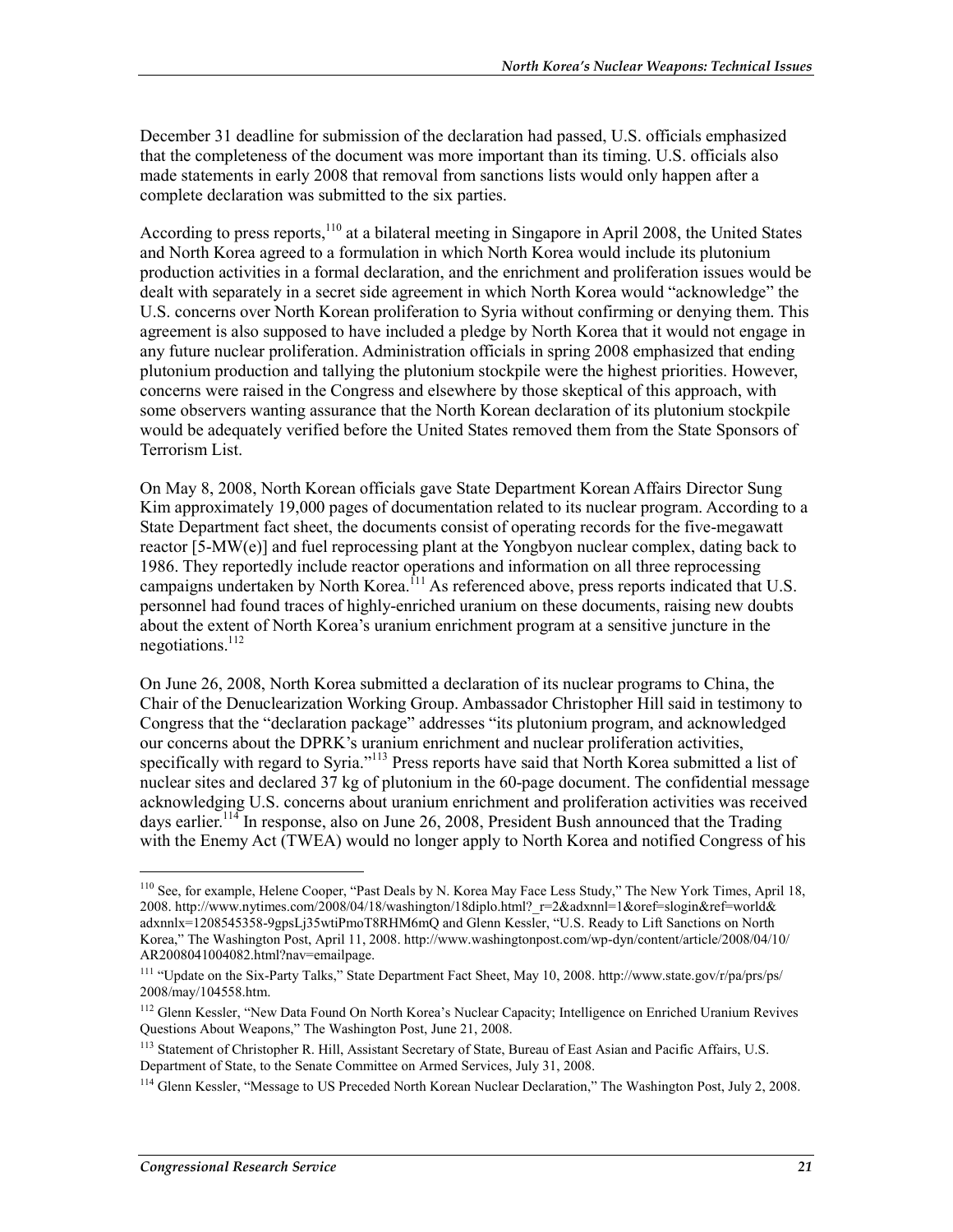intent to remove North Korea's designation as a State Sponsor of Terrorism (SST) after the required 45-day wait period.<sup>115</sup> The day after the declaration was submitted the U.S. assisted North Korea in destroying the cooling tower at the 5-megawatt reactor at Yongbyon. Subsequent verification issues are discussed below.

#### **Verification**

IAEA inspectors returned to North Korea in July 2007 to monitor and verify the shut-down, install seals, and monitor facilities at the Yongbyon nuclear complex, and had a continuous presence there until mid-April 2009.<sup>116</sup> In his September 10, 2007, statement to the IAEA Board of Governors, Director General Mohamed ElBaradei stated that the IAEA was able to verify the shutdown of nuclear facilities, including the nuclear fuel fabrication plant, radio-chemical laboratory (reprocessing plant), and the 5MWe experimental nuclear power reactor. Inspectors were also monitoring the halt in construction of the 50-megawatt nuclear power plant at Yongbyon and the 200-megawatt nuclear power plant in Taechon.<sup>117</sup> The United States has contributed \$1.8 million as the U.S. voluntary contribution and Japan has contributed \$500,000 to the IAEA for their work in North Korea.<sup>118</sup> In the future, the IAEA may be called on to investigate North Korea's past nuclear program in addition to monitoring activities; however, to date, its role was limited to monitoring the shut-down of Yongbyon facilities. The IAEA's role in disablement and future dismantlement efforts was not clearly determined. Some analysts recommended an observer role for the IAEA during disablement steps and continued IAEA monitoring to boost international confidence in the process.<sup>119</sup> The United States and North Korea reportedly agreed on an "consultative and support" role for the IAEA in future verification in October  $2008$ <sup>120</sup>

After IAEA inspectors were expelled from North Korea in 2002, information about North Korea's nuclear weapons production depended on remote monitoring and defector information, with mixed results. Satellite images correctly indicated the start-up of the 5MWe reactor, but gave no details about its operations. Satellites also detected trucks at Yongbyon in late January 2003, but could not confirm the movement of spent fuel to the reprocessing plant;<sup>121</sup> imagery reportedly detected activity at the reprocessing plant in April 2003, but could not confirm large-scale reprocessing;<sup>122</sup> and satellite imagery could not peer into an empty spent fuel pond, which was shown to U.S. visitors in January 2004. North Korean officials stated in 2004 that the

<sup>115</sup> http://www.whitehouse.gov/news/releases/2008/06/20080626-4.html; http://www.state.gov/r/pa/prs/ps/2008/jun/ 106281.htm.

<sup>116 &</sup>quot;IAEA Team Confirms Shut Down of DPRK Nuclear Facilities," IAEA press release, July 18, 2007, at http://www.iaea.org/NewsCenter/PressReleases/2007/prn200712.html.

<sup>117</sup> GOV/2007/45-GC(51)/19, August 17, 2007.

<sup>&</sup>lt;sup>118</sup> Statement of Christopher R. Hill Assistant Secretary, Bureau of East Asian and Pacific Affairs, Department of State before the House Committee on Foreign Affairs, Subcommittee on Asia, the Pacific and the Global Environment and Subcommittee on Terrorism, Nonproliferation and Trade, Joint Hearing on the North Korea Six-Party Process, October 25, 2007.

<sup>&</sup>lt;sup>119</sup> North Korea reportedly did not want the IAEA involved and wanted the United States to do the disabling. Albright and Brannan, ibid.

<sup>&</sup>lt;sup>120</sup> "U.S.-North Korea Understandings on Verification," October 11, 2008. http://2001-2009.state.gov/r/pa/prs/ps/2008/ oct/110924.htm.

<sup>121 &</sup>quot;Reactor Restarted, North Korea Says," *Washington Post*, February 6, 2003.

<sup>122 &</sup>quot;US Suspects North Korea Moved Ahead on Weapons," *New York Times*, May 6, 2003.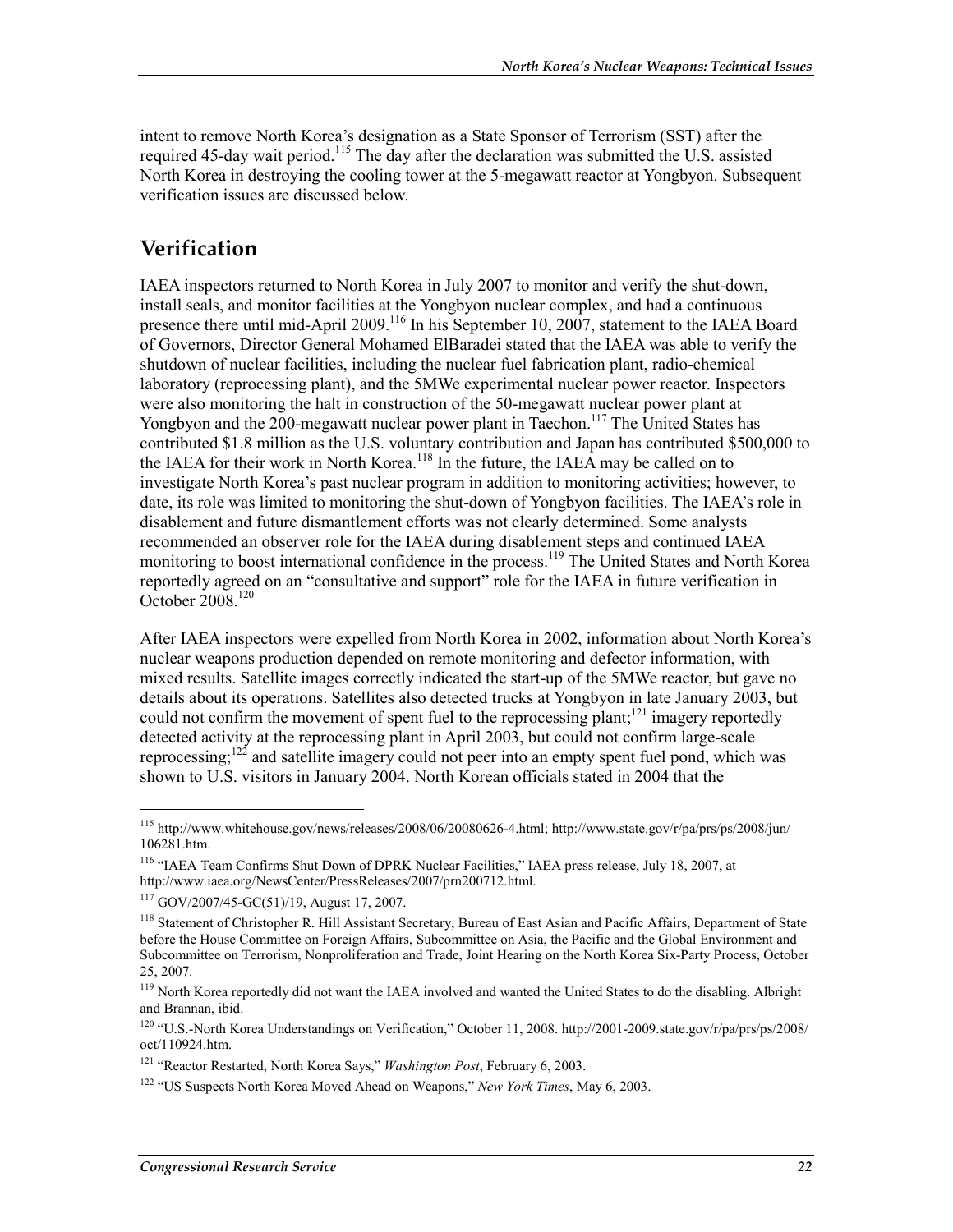reprocessing campaign was conducted continuously (four six-hour shifts). U.S. efforts to detect Krypton-85 (a by-product of reprocessing) reportedly suggested that some reprocessing had taken place, but were largely inconclusive. Even U.S. scientists visiting Pyongyang in January 2004 could not confirm North Korean claims of having reprocessed the spent fuel or that the material shown was in fact plutonium. These are some of the uncertainties verification measures will seek to answer.

Verification received increased attention in the Six-Party process beginning in spring 2008. Statements made by President Bush and Secretary of State Rice in June 2008 further demonstrated that the U.S. administration was linking SST removal with progress on verification issues.<sup>123</sup> U.S. officials have said there have been spoken agreements with the North Koreans saying that the only way the declaration can be deemed "complete and correct" is if it verifiable.

The State Department said in a June 26 fact sheet that by submitting the declaration, North Korea had "begun to fulfill its declaration commitment." The fact sheet also stated that a comprehensive verification regime would include "short notice access to declared or suspect sites related to the North Korean nuclear program, access to nuclear materials, environmental and bulk sampling of materials and equipment, interviews with personnel in North Korea, as well as access to additional documentation and records for all nuclear related facilities and operations." It also said that the actual rescission of North Korea's designation as a State Sponsor of Terrorism will occur only after "the Six Parties reach agreement on acceptable verification principles and an acceptable verification protocol; the Six Parties have established an acceptable monitoring mechanism; and verification activities have begun."<sup>124</sup>

On July 12, 2008, the Six Parties agreed unanimously to principles for a "verification mechanism" for the denuclearization of the Korean Peninsula, to be detailed by the denuclearization working group.125 Thereafter, U.S. negotiators submitted a proposed verification protocol to North Korea called the "Verification Measures Discussion Paper" which outlined extensive measures to verify all aspects of North Korea's nuclear programs, including plutonium production, uranium enrichment, weapons, weapons production and testing, and proliferation activities.<sup>126</sup> North Korea reportedly submitted a counter-proposal that objected to provisions related to inspections at undeclared facilities and the taking of samples.

The 45-day wait period for the SST List removal ended on August 11, 2008, but the administration did not take action. On August 26, the North Korean news agency announced it had suspended disablement activities at Yongbyon as of August 14 since the United States had not removed it from the terrorism list. The North Korean Foreign Ministry statement said that the agreement had been to delist North Korea once it had submitted a declaration of its nuclear programs, not once verification measures had been agreed upon. It said, "As far as the verification is concerned, it is a commitment to be fulfilled by the six parties at the final phase of the denuclearization of the whole Korean Peninsula according to the September 19 joint

<sup>&</sup>lt;sup>123</sup> "President Bush Discusses North Korea," White House press release, June 26, 2008; Condoleezza Rice, "U.S. Policy Toward Asia," Heritage Foundation speech, June 18, 2008.

<sup>&</sup>lt;sup>124</sup> "North Korea: Presidential Action on State Sponsor of Terrorism (SST) and the Trading with the Enemy Act (TWEA)," State Department Fact Sheet, June 26, 2008. http://www.state.gov/r/pa/prs/ps/2008/jun/106281.htm.

<sup>&</sup>lt;sup>125</sup> Press Communique of the Heads of Delegation Meeting of the Sixth Round of the Six-Party Talks, Beijing, July 12, 2008. http://www.mofa.go.jp/region/asia-paci/n\_korea/6party/press0807.html.

<sup>&</sup>lt;sup>126</sup> This paper was made public by the Washington Post. Glenn Kessler, "Far-Reaching U.S. Plan Impaired North Korea Deal," The Washington Post, September 26, 2008.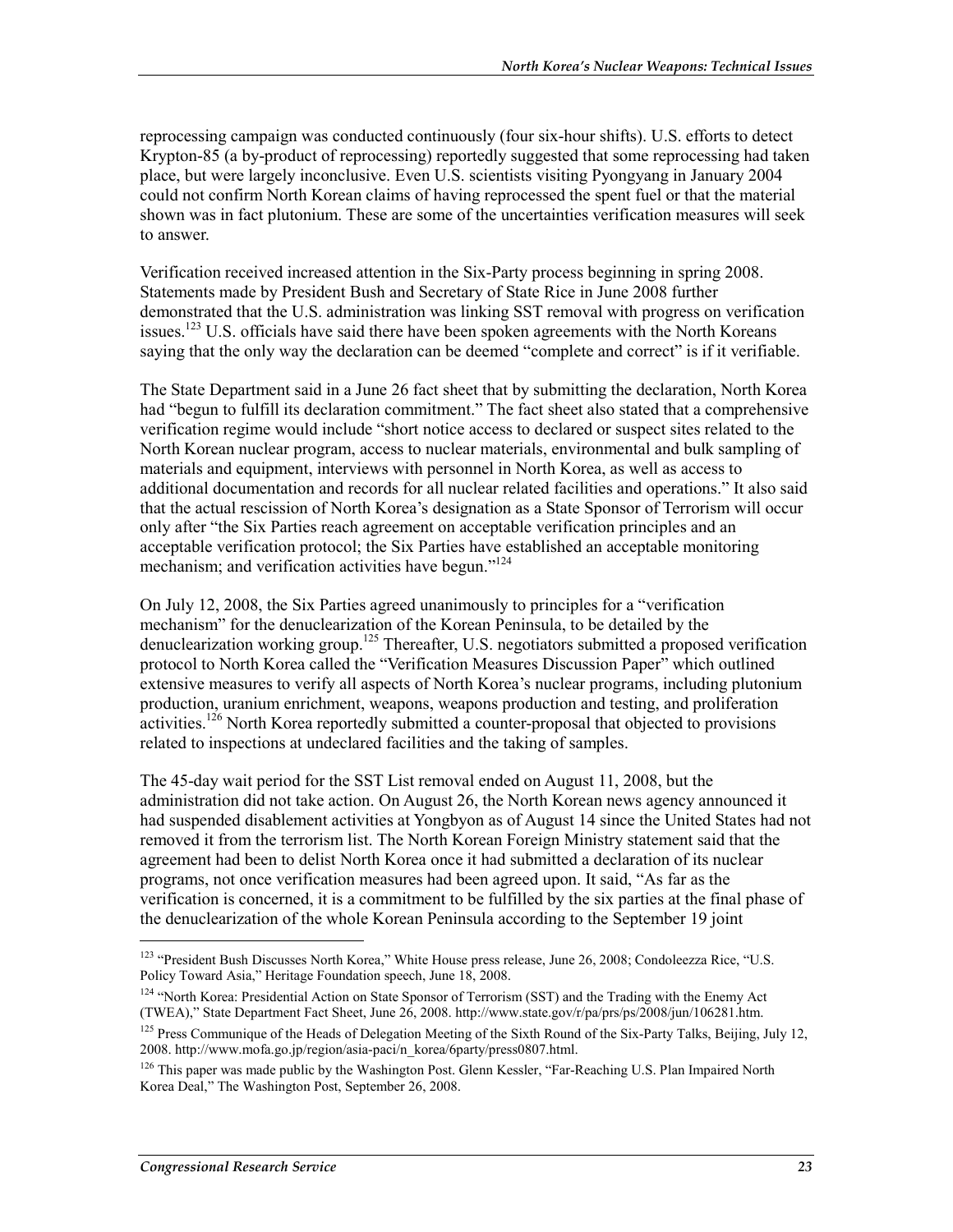statement.... All that was agreed upon at the present phase was to set up verification and monitoring mechanisms within the framework of the six parties."<sup>127</sup> The statement also threatened to restore facilities at Yongbyon.

On Monday, September 22, 2008, North Korea asked the International Atomic Energy Agency (IAEA) personnel monitoring the shut-down of facilities at the Yongbyon nuclear complex to remove the seals and surveillance equipment from the plutonium reprocessing plant. North Korea informed the IAEA that inspectors would no longer have access to that facility. IAEA inspectors and U.S. Department of Energy personnel located at Yongbyon were not expelled from the Yongbyon site, and other monitoring and inspection activities related to disablement continued. However, North Korea told the IAEA that it planned to "introduce nuclear material to the reprocessing plant in one week's time."<sup>128</sup>

These actions were reversed when, in early October, the US and North Korea agreed on a "verification mechanism" to determine the accuracy of the DPRK's declaration of its plutonium production. Ambassador Hill traveled to Pyongyang October 2-3 for further bilateral talks on the verification agreement. As a result of these talks, the US and DPRK reached agreement on verification measures. Although the document has not yet been made public, according to State Department officials North Korea has agreed to: the US taking samples out of country for review; visits to all declared sites and to undeclared sites by mutual consent; participation of South Korea and Japan in verification; and a consultative role for the IAEA.<sup>129</sup> They also agreed that "all measures contained in the Verification Protocol will apply to the plutonium-based program and any uranium enrichment and proliferation activities." According to the State Department's fact sheet on the agreement, the measures are "codified in a joint document between the United States and North Korea and certain other understandings." Many observers interpret "other understandings" as referring to verbal agreements or separate documents, but neither the United Stats nor North Korea have made this clear. The United States removed North Korea from the State Sponsors of Terrorism List on October 11.

Then-Presidential candidate Barack Obama issued a statement after the October 11, 2008 SST list removal that emphasized strong verification measures:

If North Korea refuses to permit robust verification, we should lead all members of the Six Party talks in suspending energy assistance, re-imposing sanctions that have recently been waived, and considering new restrictions. Our objective remains the complete and verifiable elimination of North Korea's nuclear weapons programs. This must include getting clarity on North Korea's efforts to enrich uranium and its proliferation of nuclear technology abroad.<sup>130</sup>

Key concerns about the details of the tentative verification agreement as well as whether North Korea had actually agreed to the provisions surfaced soon after the announcement. For example, while State Department officials said that North Korea agreed to removal of samples from the country for analysis. North Korea statements in press reports contradicted this.<sup>13f</sup> The Six Parties

<sup>&</sup>lt;sup>127</sup> "Foreign Ministry's Spokesman on DPRK's Decision to Suspend Activities to Disable Nuclear Facilities," KCNA, August 27, 2008. http://www.kcna.co.jp/index-e.htm.

<sup>128</sup> http://www.iaea.org/NewsCenter/PressReleases/2008/prn200813.html.

<sup>&</sup>lt;sup>129</sup> See October 11, 2008 State Department Press Statement http://2001-2009.state.gov/r/pa/prs/ps/2008/oct/110924.htm and Fact Sheet http://2001-2009.state.gov/r/pa/prs/ps/2008/oct/110924.htm.

<sup>&</sup>lt;sup>130</sup> Statement of Senator Barack Obama on the Agreement with North Korea, October 11, 2008.

<sup>&</sup>lt;sup>131</sup> "SKorea to press for sampling at NKorean nuke plants," Agence France Presse, November 14, 2008. (continued...)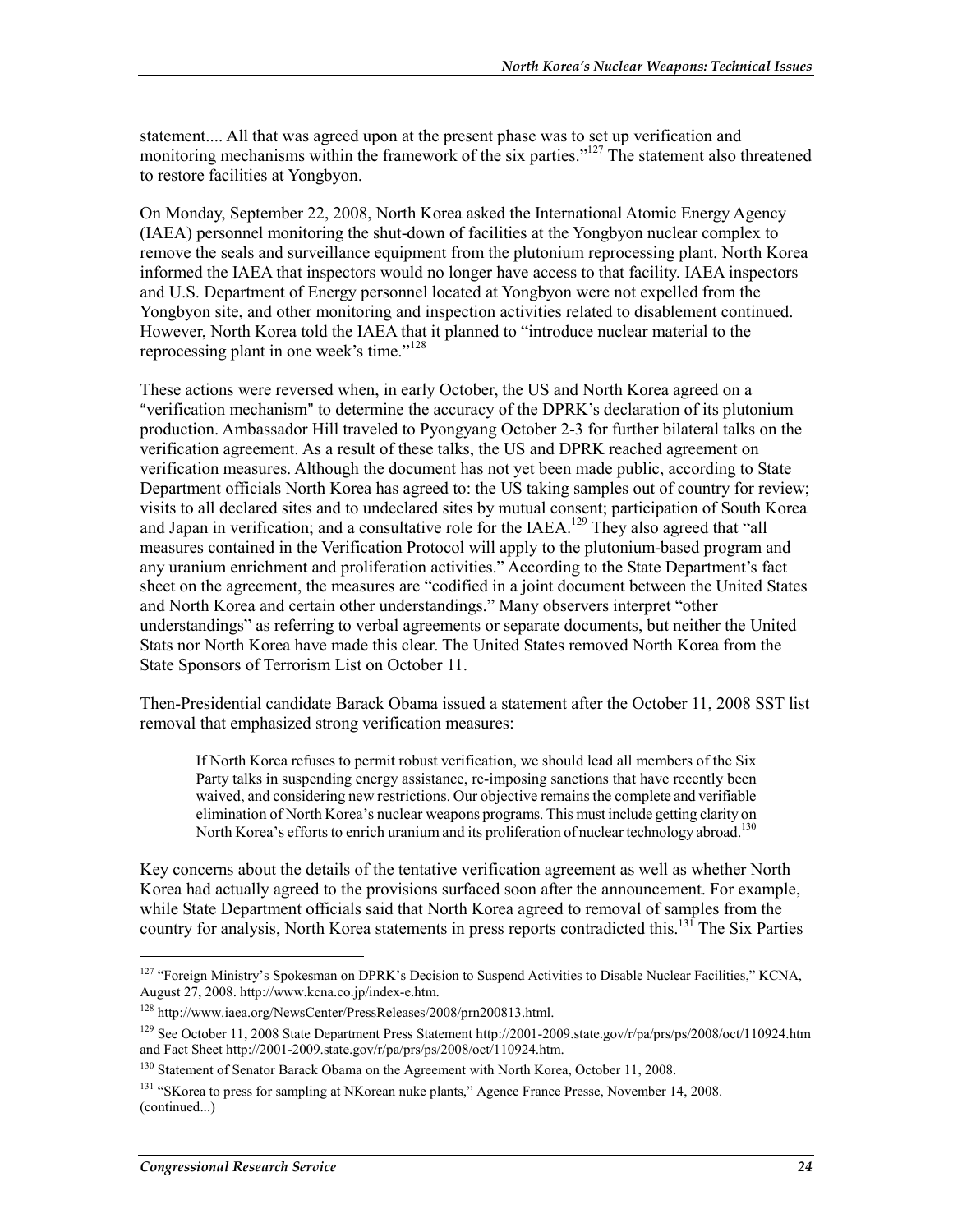were unable to reach agreement on a codified version of the verification measures in their December 2008 meeting, as North Korea appeared to reject inclusion of sampling provisions.

As described above, verification and monitoring activities in North Korea ended when Pyongyang asked U.S. and international inspectors to leave the country on April 14, 2009.<sup>132</sup> North Korea reportedly told Bill Richardson in December 2010 that it would allow IAEA inspectors into the country to verify that the uranium enrichment plant built at Yongbyon was for peaceful purposes and was not producing highly enriched uranium (which could be used for weapons). $133$ 

#### **Future Considerations**

The DPRK committed in 2005 to abandoning "all nuclear weapons and existing nuclear programs" and to returning to the Non-Proliferation Treaty and IAEA safeguards at an early date.<sup>134</sup> If the DPRK decides to return to the Six-Party Talks and uphold these commitments, there will be a number of issues that have not yet been resolved.

The next stage, after disablement, was to have been the decommissioning and dismantlement of the weapons production facilities. The terms for this work still need to be negotiated. This stage may include a return of IAEA monitoring of nuclear material stocks (including weapons-usable separated plutonium) and verification of actual weapons dismantlement. The question of dismantling North Korea's nuclear warheads has not yet been addressed directly, although the September 2005 joint statement commits North Korea to abandon all nuclear weapons. Critics have raised concerns about the lack of clear verification provisions for these steps and the omission of specific references to key issues such as fissile materials, warheads, the reported uranium enrichment program, the nuclear test site, and nuclear proliferation activities and history (such as possible nuclear transfers to Syria).

Some analysts have proposed that the United States should be ready to implement cooperative threat reduction (CTR)-style programs in North Korea, as were created for the former Soviet Union.<sup>135</sup> These might include the redirection of North Korean nuclear weapon scientists to peaceful work.136 North Korean officials have said that they are interested in eventually reorienting the Yongbyon workforce to the peaceful use of nuclear energy.<sup>137</sup> This could include research, medical and industrial applications, and not necessarily a nuclear power program.

<sup>(...</sup>continued)

http://news.yahoo.com/s/afp/20081113/wl\_asia\_afp/nkoreanuclearweaponsskoreaus.

<sup>&</sup>lt;sup>132</sup> "IAEA Inspectors Asked to Leave the Democratic People's Republic of Korea," IAEA Press Release, April 14, 2009, http://www.iaea.org/NewsCenter/PressReleases/2009/prn200903.html.

<sup>133</sup> Chris Buckley, "North Korea to allow in IAEA inspectors—Richardson," *Reuters*, December 21, 2010.

<sup>134</sup> http://2001-2009.state.gov/r/pa/prs/ps/2005/53490.htm.

<sup>&</sup>lt;sup>135</sup> Joel Wit, Jon Wolfsthal, Choong-suk Oh, "The Six Party Talks and Beyond: Cooperative Threat Reduction in North Korea," CSIS Press, December 2005. http://www.csis.org/media/csis/pubs/051216\_ctr.pdf.

<sup>136</sup> David Albright, "Phased International Cooperation with North Korea's Civil Nuclear Programs," *Institute for Science and International Security,* March 19, 2007. http://www.isis-online.org/publications/dprk/CivilNuclearNK.pdf. <sup>137</sup> "North Korea and Its Nuclear Program—A Reality Check," A Report to Members of the Committee on Foreign

Relations, United States Senate, October 2008, S. Prt. 110-50.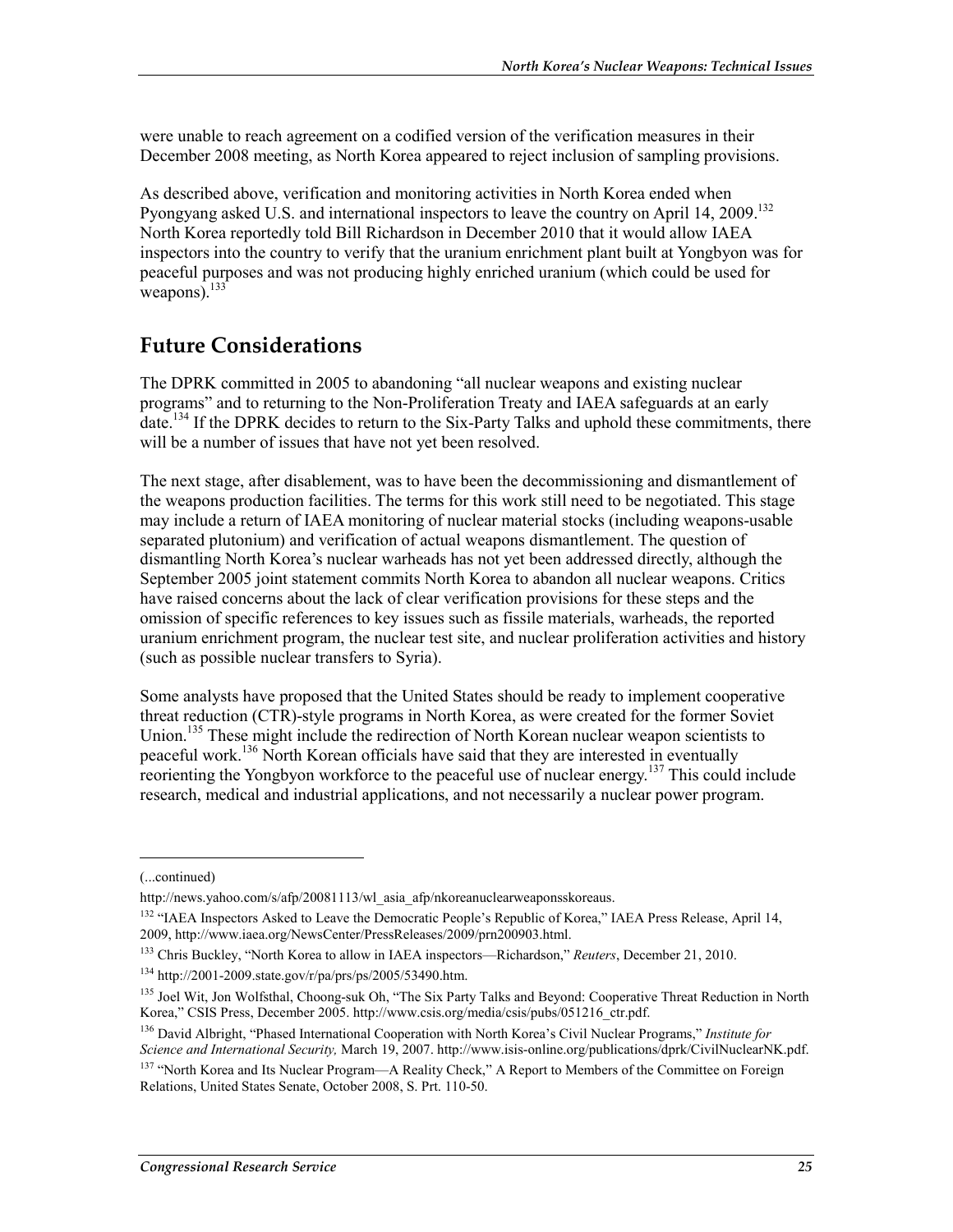An agreement reached in February 2012 appears to give priority to moratoria on key weapons development activities—nuclear testing, long-range missile testing, uranium enrichment—in an effort to both slow North Korea's progress, gather information (through inspections), and as a precondition to returning to the negotiating table. Future talks will explore more permanent solutions, which would most likely include opening up to verification any additional uranium enrichment facilities, dismantlement of weapons material production facilities, and verification of past plutonium production and stocks at a minimum. North Korea has been reluctant to agree to this level of transparency in the past.

## **Proliferation Issues138**

Concerns persist that North Korea will continue its proliferation of missile and nuclear technology for a variety of motivations, including financial profit, joint exchange of data to develop its own systems, and as part of the general provocative trend. According to DNI Admiral Dennis Blair's testimony to Congress in 2009, North Korea is known to have sold in the past ballistic missiles and associated materials to "several Middle Eastern countries, including Iran, and, in our assessment, assisted Syria with the construction of a nuclear reactor."<sup>139</sup> On the likelihood of nuclear proliferation from the DPRK, the DNI assessed that

Pyongyang is less likely to risk selling nuclear weapons or weapons-quantities of fissile material than nuclear technology or less sensitive equipment to other countries or non-state actors, in part because it needs its limited fissile material for its own deterrent. Pyongyang probably also perceives that it would risk a regime-ending military confrontation with the United States if the nuclear material was used by another country or group in a nuclear strike or terrorist attacks and the United States could trace the material back to North Korea. It is possible, however, that the North might find a nuclear weapons or fissile material transfer more appealing if its own stockpile grows larger and/or it faces an extreme economic crisis where the potentially huge revenue from such a sale could help the country survive.

Due to concerns of proliferation and North Korea's past track record, the Security Council deliberations on a resolution condemning the May 2009 North Korean test focused on ways to interdict North Korean shipments of missile and WMD-related technologies and prevent their financing. U.N. Security Council Resolution 1874 calls on all states to "inspect, in accordance with their national legal authorities and consistent with international law, all cargo to and from the DPRK, in their territory, including seaports and airports," if that state has information that the cargo is prohibited by UN Security Council Resolutions. This would include cargo related to heavy arms (see UNSCR 1718 (8)(a)) and nuclear-related, ballistic missile-related, or other WMD-related programs. The resolution also calls on states to inspect suspect vessels on the high seas, with the consent of the flag state, and prohibits "bunkering services" for such shipments such as refueling or servicing. This is significant because North Korea reportedly ships most goods under its own flag, and typically uses small vessels that would need refueling. Reportedly due to objections by Russia and China, the resolution does not authorize the use of force if a

<sup>138</sup> Also see "Nuclear Collaboration with Iran and Syria" in CRS Report RL33590, *North Korea's Nuclear Weapons Development and Diplomacy*, by Larry A. Niksch, and "Clandestine Nuclear Program and the IAEA Investigation" in CRS Report RL33487, *Unrest in Syria and U.S. Sanctions Against the Asad Regime*, by Jeremy M. Sharp and Christopher M. Blanchard.

<sup>139</sup> http://intelligence.senate.gov/090212/blair.pdf.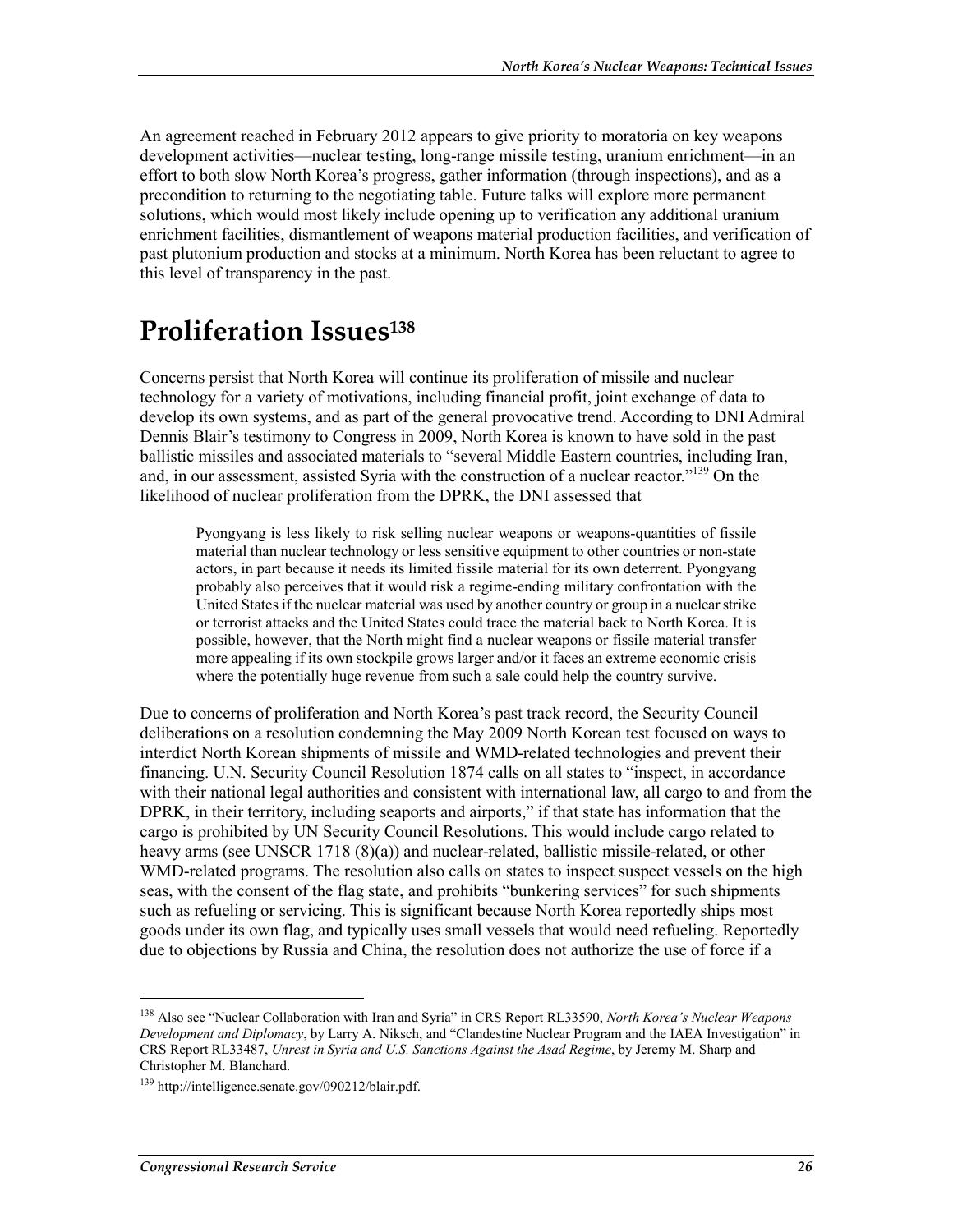North Korean vessel resists inspection.<sup>140</sup> The resolution also has strict provisions regarding financial services and transfer of funds through third parties, measures that may also help prevent proliferation-related transfers. Resolution 1874 bans all arms transfers from North Korea, and all arms transfers to North Korea except for small arms and light weapons (which require notification).

In addition, the Proliferation Security Initiative is a U.S.-led coordinating mechanism that is meant to guide international cooperation in carrying out interdictions of proscribed WMD and missile-related goods, including to or from North Korea.<sup>141</sup> China does not participate in PSI. Therefore, a key question for implementation of the Security Council resolution will be China's commitment to actual interdiction measures and willingness of others to share sensitive information, particularly if Chinese firms are implicated, as has been the case in the past. Also, there is little emphasis on airspace interdictions, which would be relevant, for example, in the case of North Korean shipments passing over Chinese airspace on their way to the Middle East. However, questions remain about the true commitment of China and others to preventing WMD and missile-related transfers to and from North Korea, in particular because North Korea has stated it views any interdiction as an "act of war."

## **Issues for Congress**

#### **Funding142**

Congress will have a clear role in considering U.S. funding for any future dismantlement of North Korea's nuclear facilities, as well as other inducements for cooperation as agreed in the Six-Party Talks. U.S. assistance to nuclear disablement activities at Yongbyon was funded through the State Department's Nonproliferation and Disarmament Fund (NDF). The State Department paid the North Korean government for the labor costs of disablement activities, and also paying for related equipment and fuel. Approximately \$20 million was approved for this purpose. NDF funds may be used "notwithstanding any other provision of law" and therefore may be used to pay North Korea. DOE's National Nuclear Security Administration (NNSA) has been contributing its personnel as technical advisors to the U.S. Six-Party delegation and as technical teams on the ground at Yongbyon overseeing disablement measures. NNSA has estimated it spent approximately \$15 million in support of Phase Two (Yongbyon disablement) implementation.<sup>143</sup> Congress has also provided funding for energy assistance to North Korea under the Six-Party Talks through the State Department's Economic Support Fund.

### **Authority**

Congress also plays a role in establishing legal authority for assistance to nuclear disablement and dismantlement in North Korea. Section 102 (b) (the "Glenn Amendment" *U.S.C. 2799aa-1*) of the

<sup>140</sup> Blaine Harden, "North Korea Says It Will Start Enriching Uranium," *Washington Post*, June 14, 2009.

<sup>141</sup> For background on PSI, see CRS Report RL34327, *Proliferation Security Initiative (PSI)*, by Mary Beth Nikitin.

<sup>142</sup> For a detailed discussion, see CRS Report R40095, *Foreign Assistance to North Korea*, by Mark E. Manyin and Mary Beth Nikitin.

<sup>&</sup>lt;sup>143</sup> Statement of William H. Tobey, National Nuclear Security Administration, U.S. Department of Energy, to the Senate Committee on Armed Services, July 31, 2008.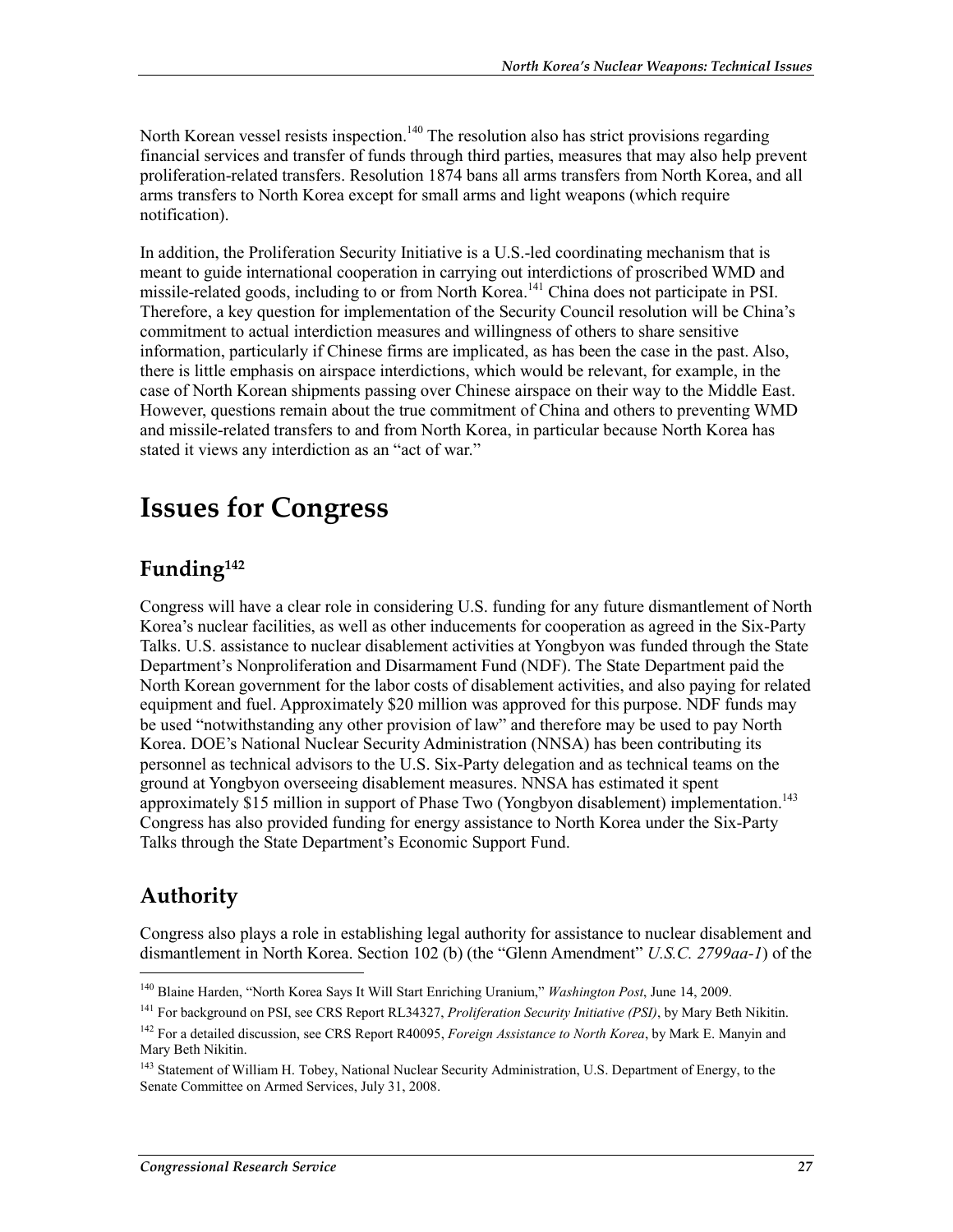Arms Export Control Act prohibits assistance to a non-nuclear weapon state under the NPT that has detonated a nuclear explosive device. Due to this restriction, DOE funds cannot be spent in North Korea without a waiver. Congress passed language in the FY2008 Supplemental Appropriations Act (P.L. 110-252) that would allow the President to waive the Glenn Amendment restrictions and that stipulates that funds may only be used for the purpose of eliminating North Korea's WMD and missile-related programs.144 If the President had exercised the Glenn Amendment waiver authority, then DOE "will be able to procure, ship to North Korea, and use equipment required to support the full range of disablement, dismantlement, verification, and material packaging and removal activities that Phase Three will likely entail."145 NNSA estimated that this would cost over \$360 million in FY2009 if verification proceeded and North Korea agreed to the packaging and disposition of separated plutonium and spent fuel at Yongbyon. Because North Korea conducted an underground nuclear test on May 25, 2009, the waiver may no longer be issued under P.L. 110-252. The law stipulated that a nuclear test after the date of enactment would nullify the waiver authority.<sup>146</sup>

Congress had expressed concern that the Department of Energy have enough funds available to support the disablement of North Korea's nuclear weapons arsenal and production capability. In the FY2008 Consolidated Appropriations Act, the Committees on Appropriations provided DOE's NNSA with funding discretion to provide up to \$10 million towards its activities in North Korea. It also directs the Department to submit a supplemental budget request if additional resources are required during FY2008.<sup>147</sup> However, due to North Korean withdrawal from the Six-Party Talks, Congress did not fund administration requests in the FY2009 Supplemental Appropriations or the FY2010 Consolidated Appropriations Act. The State Department's NDF, which did receive funding, could be used for denuclearization assistance in the case of a breakthrough in the talks.

Beyond the Glenn amendment restrictions, Department of Defense funds must be specifically appropriated for use in North Korea. Section 8045 of the FY2008 Defense Appropriations Act says that "None of the funds appropriated or otherwise made available in this Act may be obligated or expended for assistance to the Democratic People's Republic of Korea unless specifically appropriated for that purpose." Section 8044 of the FY2009 Consolidated Security, Disaster Assistance, and Continuing Appropriations Act, 2009 (P.L. 110-329) also contains this language. However, authorization was given for CTR funds to be used globally. The FY2008 Defense Authorization Act specifically encourages "activities relating to the denuclearization of the Democratic People's Republic of Korea" as a potential new initiative for CTR work. Senator Richard Lugar has proposed that the CTR program be granted "notwithstanding authority"<sup>148</sup> for this work since the Defense Department's experience in the former Soviet Union, expertise and resources could make it well-positioned to conduct threat reduction work in North Korea and

<sup>&</sup>lt;sup>144</sup> Similar language appeared in the Senate version of the FY2009 Duncan Hunter National Defense Authorization Act (P.L. 110-417), but was not included in the House version. The final act includes it under "legislative provisions not adopted" under Title XII, since the waiver authority was passed earlier in the FY2008 Supplemental. See joint explanatory note: http://armedservices.house.gov/pdfs/fy09ndaa/FY09conf/ FY2009NDAAJointExplanatoryStatement.pdf.

<sup>&</sup>lt;sup>145</sup> Tobey testimony, ibid.

<sup>&</sup>lt;sup>146</sup> In P.L. 110-252 Sec. 1405 (b)(3), there is an exception for activities described in Subparas A or B of section102(b)1 of AECA. This includes "transfers to a non-nuclear weapon state a nuclear explosive device," and "is a non-nuclearweapon state and either (i) receives a nuclear explosive device, or (ii) detonates a nuclear explosive device."

<sup>147</sup> See p. 50 of http://www.rules.house.gov/110/text/omni/jes/jesdivc.pdf.

<sup>&</sup>lt;sup>148</sup> So that funds may be used "notwithstanding any other provision of law." Senator Richard Lugar, Remarks to National Defense University, October 2, 2008. http://lugar.senate.gov/record.cfm?id=304026&&.